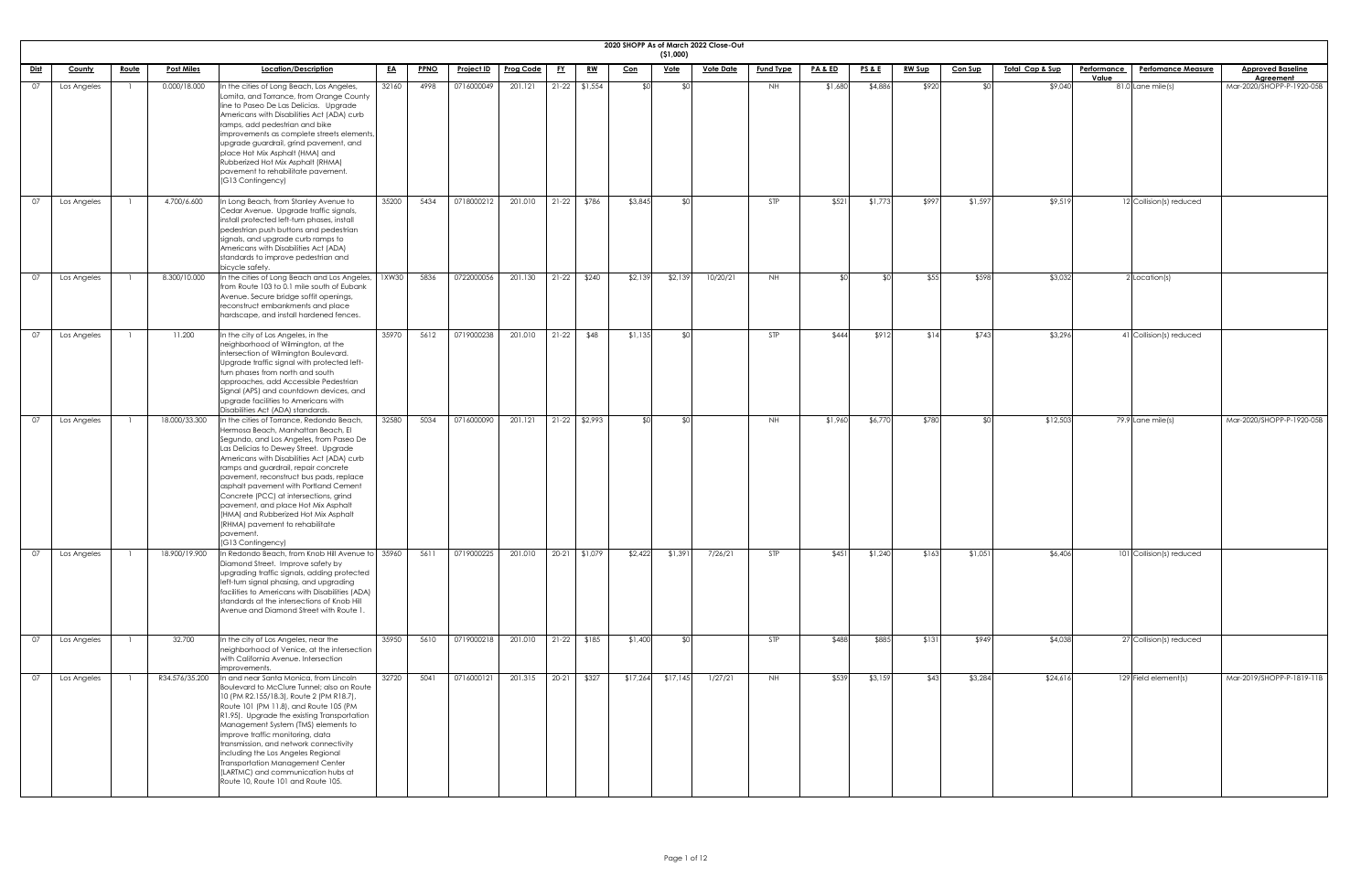|               | 2020 SHOPP As of March 2022 Close-Out<br>(51,000) |                |                   |                                                                                                                                                                                                                                                                                                                                                                                                                                                                         |           |             |                   |                  |           |                         |            |                 |                  |                  |                    |                 |               |                |                 |             |                           |                                        |
|---------------|---------------------------------------------------|----------------|-------------------|-------------------------------------------------------------------------------------------------------------------------------------------------------------------------------------------------------------------------------------------------------------------------------------------------------------------------------------------------------------------------------------------------------------------------------------------------------------------------|-----------|-------------|-------------------|------------------|-----------|-------------------------|------------|-----------------|------------------|------------------|--------------------|-----------------|---------------|----------------|-----------------|-------------|---------------------------|----------------------------------------|
| <u>Dist</u>   | <b>County</b>                                     | <u>Route</u>   | <b>Post Miles</b> | Location/Description                                                                                                                                                                                                                                                                                                                                                                                                                                                    | <u>EA</u> | <b>PPNO</b> | <u>Project ID</u> | <b>Prog Code</b> | <u>FY</u> | <u>RW</u>               | <u>Con</u> | <u>Vote</u>     | <b>Vote Date</b> | <b>Fund Type</b> | <b>PA &amp; ED</b> | <b>PS&amp;E</b> | <b>RW Sup</b> | <b>Con Sup</b> | Total Cap & Sup | Performance | <b>Perfomance Measure</b> | <b>Approved Baseline</b>               |
| 07            | Los Angeles                                       |                | 37.700/62.800     | In the cities of Los Angeles and Malibu, from                                                                                                                                                                                                                                                                                                                                                                                                                           | 31350     | 4846        | 0715000090        | 201.151          |           | 20-21 \$14,353          | \$20,900   | <b>\$0</b>      |                  | NH               | \$1,950            | \$4,168         | \$2,583       | \$5,000        | \$48,954        | Value       | 17 Culvert(s) (ea)        | Agreement<br>Jun-2019/SHOPP-P-1819-13B |
|               |                                                   |                |                   | 0.4 mile south of Temescal Canyon Road to<br>Ventura County line; also in Ventura County,<br>from Los Angeles County line to 0.1 mile<br>north of Tonga Street (PM 0.0/0.9).<br>Rehabilitate culverts.                                                                                                                                                                                                                                                                  |           |             |                   |                  |           |                         |            |                 |                  |                  |                    |                 |               |                |                 |             |                           |                                        |
| 07            | Los Angeles                                       |                | 42.500            | In Malibu, south of Big Rock Drive. Shoreline<br>embankment restoration by installing a<br>secant pile wall.                                                                                                                                                                                                                                                                                                                                                            | 4X970     | 5059        | 0716000335        | 201.131          |           | $21-22$ \$1,295         | \$12,394   | \$0             |                  | NH.              | \$1,600            | \$2,400         | \$950         | \$2,750        | \$21,389        |             | 1 Location(s)             |                                        |
| 07            | Los Angeles                                       |                | 43.900/44.400     | In Malibu, from 0.2 mile south to 0.3 mile<br>north of Las Flores Canyon Road. Install<br>protected left-turn signal phases for<br>southbound movements, extend left-turn<br>lane, upgrade facilities to Americans with<br>Disabilities (ADA) standards, and upgrade<br>signal poles, mast arms, and hardware.                                                                                                                                                          | 35490     | 5505        | 0719000001        | 201.010          | $21-22$   | \$41                    | \$3,532    | ⊀∩ା             |                  | STP              | \$590              | \$1,462         | \$21          | \$1,235        | \$6,881         |             | 112 Collision(s) reduced  |                                        |
| 07            | Los Angeles                                       |                | 56.500/56.900     | In Malibu, from Guernsey Avenue to Trancas   29140<br>Canyon Road/Broad Beach Road. Replace<br>bridae                                                                                                                                                                                                                                                                                                                                                                   |           | 4498        | 0712000094        | 201.110          |           | 20-21 \$35,000          | \$11,628   | \$13,851        | 10/21/20         | HBRR-S           | \$2,342            | \$2,123         | \$740         | \$3,100        | \$54,933        |             | $1$ Bridge $(s)$          | Oct-2018/SHOPP-P-1819-04B              |
| 07            | Los Angeles                                       | 2              | 2.300/14.200      | In and near the city of Los Angeles, from<br>Centinela Avenue to Cotner Avenue, North<br>La Brea Avenue to North Oxford Avenue<br>and North Hollywood Boulevard to<br>Allesandro Street. Grind and overlay<br>pavement, upgrade curb ramps,<br>reconstruct curb and gutter, construct bus<br>pads and bicycle and intersection<br>improvements as complete streets elements<br>and relocate nine signal poles.<br>(G13 Contingency)                                     | 33360     | 5184        | 0716000313        | 201.121          |           | $21-22$ \$6,639         | ¢∩l        | SO              |                  | <b>NH</b>        | \$1,900            | \$5,238         | \$1,308       |                | \$15,085        |             | $20.3$ Lane mile(s)       | Jun-2021/SHOPP-P-2021-07B              |
| 07            | Los Angeles                                       |                | 26.400/79.800     | Near Angeles National Forest, from Bay Tree<br>Road to Big Pines Highway at various<br>locations. Upgrade existing guardrail and<br>install new guardrail, and install stormwater<br>Treatment Best Management Practices<br>(BMPs).                                                                                                                                                                                                                                     | 33250     | 5151        | 0716000270        | 201.015          | $20-21$   | \$28                    | \$17,900   | \$17,809        | 6/23/21          | <b>STP</b>       | \$1,020            | \$2,670         | \$20          | \$2,600        | \$24,238        |             | 24 Collision(s) reduced   |                                        |
| <sup>07</sup> | Los Angeles                                       | 2              | 37.500/48.000     | Near La Canada Flintridge, from 0.9 mile<br>west of Mount Wilson Road to 1.7 miles west<br>of Lower Chilao Camp. Replace guardrail,<br>repair drainage systems, reconstruct slopes,<br>and remove fire damaged trees.                                                                                                                                                                                                                                                   | 1XS20     | 5730        | 0721000058        | 201.130          | $20-21$   | \$100                   | \$3,500    | \$3,500         | 10/20/20         | NH               |                    | . የበ            | \$50          | \$1,500        | \$5,150         |             | Location(s)               |                                        |
| 07            | Los Angeles                                       | 2              | 55.000/67.500     | Near Cedar Springs, from 2.0 miles east of<br>Camp Valcrest Road to 3.4 miles east of<br>Route 39. Replace guardrail and signs,<br>remove fire damaged trees, repair drainage<br>systems, and install erosion control.                                                                                                                                                                                                                                                  | 1XS30     | 5731        | 0721000065        | 201.130          | $20-21$   | \$100                   | \$4,500    | \$4,500         | 11/3/20          | NH               |                    | <b>SO</b>       | \$50          | \$1,200        | \$5,850         |             | 1 Location(s)             |                                        |
| 07            | Los Angeles                                       | 5              | 0.600/1.200       | In Kern County, Near Lebec, at the Tejon<br>Safety Roadside Rest Area (SRRA). Install<br>pilot solar energy system on roadway to<br>provide electric power to SRRA.                                                                                                                                                                                                                                                                                                     | 33320     | 5159        | 0716000301        | 201.999          |           | $20-21$ \$61            | \$2,739    | \$2,448         | 6/23/21          | ST-CASH          | \$500              | \$1,500         | \$20          | \$1,100        | \$5,920         |             | 1 Location(s)             |                                        |
| 07            | Los Angeles                                       | 5 <sup>5</sup> | 6.600/13.100      | In Santa Fe Springs, Downey, and<br>Commerce, from south of Route 5 to north<br>of Atlantic Boulevard. Rehabilitate<br>pavement and replace concrete barrier.                                                                                                                                                                                                                                                                                                           | 35730     | 5535        | 0719000062        | 201.121          | $21-22$   | \$20                    | \$24,640   | SO <sub>1</sub> |                  | NH               | \$1,428            | \$3,631         | \$35          | \$3,600        | \$33,354        |             | 37.9 Lane mile(s)         |                                        |
| 07            | Los Angeles                                       | 5              | 10.400            | In the city of Los Angeles, at the<br>Central/Commerce Maintenance Station at<br>7300 Bandini Boulevard. Replace gas lines at<br>maintenance station.                                                                                                                                                                                                                                                                                                                   | 1XT00     | 5738        | 0721000131        | 201.130          | $20-21$   | \$0                     | \$600      | \$600           | 2/5/21           | NH               |                    | ୍≮∩ା            |               | \$240          | \$840           |             | 1 Location(s)             |                                        |
| 07            | Los Angeles                                       | - 5            | 15.100/22.900     | In the city of Los Angeles, from Calzona<br>Street to 0.1 mile south of Fletcher Drive; also<br>on Route 2 at 0.1 mile south of Route 134<br>(PM R18.7). Improve highway worker safety<br>by upgrading guardrail, installing<br>Maintenance Vehicle Pullouts (MVPs), and<br>installing vegetation control, upgrade<br>Transportation Management System (TMS)<br>elements, and widen and extend the<br>deceleration lane on the southbound<br>offramp to Calzona Street. | 33300     | 5157        | 0716000298        |                  |           | 201.235   21-22   \$288 | \$16,927   | \$0             |                  | <b>NH</b>        | \$650              | \$2,800         | \$25          | \$4,100        | \$24,790        |             | 45 Location(s)            |                                        |
| 07            | Los Angeles                                       | - 5            | 17.900/18.000     | In the city of Los Angeles, at Cesar Chavez<br>Avenue. Upgrade traffic signal, Americans<br>with Disabilities Act (ADA) curb ramps, and<br>install flashing beacons.                                                                                                                                                                                                                                                                                                    | 35180     | 5433        | 0718000205        | 201.010          |           | $20-21$ \$134           | \$1,312    | \$983           | 6/28/21          | STP              | \$442              | \$975           | \$64          | \$760          | \$3,687         |             | 3 Collision(s) reduced    |                                        |

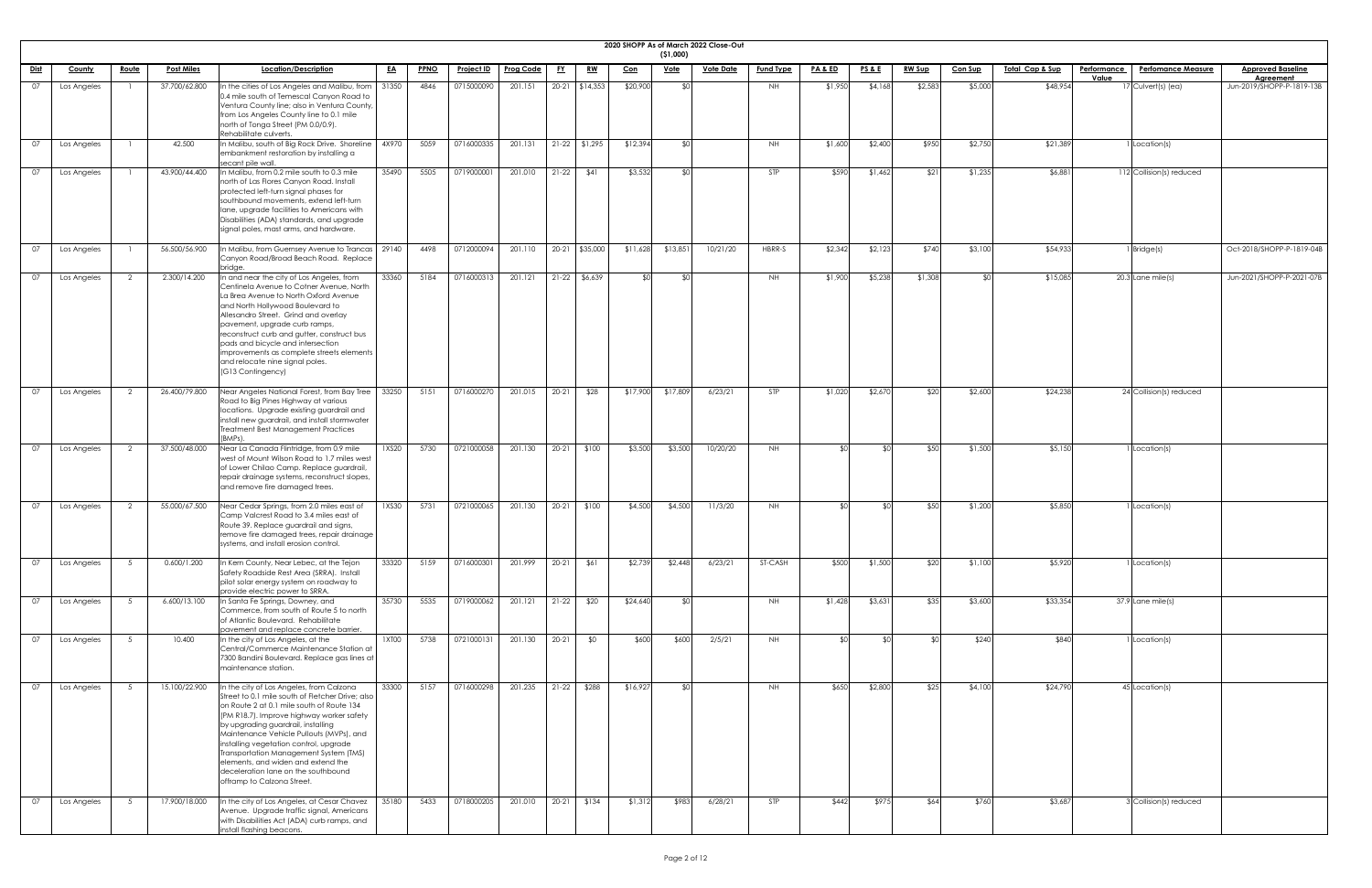|             | 2020 SHOPP As of March 2022 Close-Out<br>(51,000) |                 |                   |                                                                                                                                                                                                                                                                                                                                |           |             |                   |                       |              |               |                            |             |                  |                  |                    |                 |               |                |                            |                                                 |                           |
|-------------|---------------------------------------------------|-----------------|-------------------|--------------------------------------------------------------------------------------------------------------------------------------------------------------------------------------------------------------------------------------------------------------------------------------------------------------------------------|-----------|-------------|-------------------|-----------------------|--------------|---------------|----------------------------|-------------|------------------|------------------|--------------------|-----------------|---------------|----------------|----------------------------|-------------------------------------------------|---------------------------|
| <u>Dist</u> | <b>County</b>                                     | <u>Route</u>    | <b>Post Miles</b> | Location/Description                                                                                                                                                                                                                                                                                                           | <u>EA</u> | <b>PPNO</b> | <b>Project ID</b> | <b>Prog Code</b>      | <u>FY</u>    | <u>RW</u>     | $\underline{\mathrm{Con}}$ | <u>Vote</u> | <b>Vote Date</b> | <b>Fund Type</b> | <u>PA &amp; ED</u> | <u>PS&amp;E</u> | <u>RW Sup</u> | <b>Con Sup</b> | <u>Total Cap &amp; Sup</u> | <b>Perfomance Measure</b><br><b>Performance</b> | <b>Approved Baseline</b>  |
|             |                                                   |                 |                   |                                                                                                                                                                                                                                                                                                                                |           |             |                   |                       |              |               |                            |             |                  |                  |                    |                 |               |                |                            | Value                                           | <b>Agreement</b>          |
| 07          | Los Angeles                                       |                 | 20.100/36.000     | In the city of Los Angeles, at Humboldt<br>Street, Glendale Boulevard, and Sheldon<br>Street. Upgrade pump plants.                                                                                                                                                                                                             | 32490     | 5024        | 0716000079        | 201.151               | $20 - 21$    | \$44          | \$5,946                    | \$6,21]     | 8/18/21          | NH.              | \$254              | \$1,075         | \$32          | \$1,004        | \$8,355                    | 3 Pump plant(s) (ea)                            |                           |
| 07          | Los Angeles                                       | 5               | 39.400/R44.400    | In the city of Los Angeles, near San<br>Fernando and Sylmar, from Route 118 to<br>Balboa Boulevard. Construct Maintenance<br>Vehicle Pullouts (MVPs), access roads and<br>gates, relocate irrigation facilities, upgrade<br>electrical pull boxes, pave slopes, narrow<br>areas, beyond gore and under guardrail.              | 31990     | 4975        | 0716000028        | 201.235               | $20-21$      | \$31          | \$3,100                    | \$3,248     | 5/12/21          | <b>NH</b>        | \$495              | \$1,322         | \$16          | \$1,295        | \$6,259                    | 123 Location(s)                                 |                           |
| 07          | Los Angeles                                       |                 | R54.400/R54.800   | In Santa Clarita, from 0.2 mile north of Rye<br>Canyon Road to 0.5 mile south of Route 126<br>at the northbound Castaic Commercial<br>Vehicle Enforcement Facility (CVEF) (weigh<br>station). Replace office structure and<br>inspection enclosure.                                                                            | 32880     | 5071        | 0716000183        | 201.321               | $20-21$      | \$36          | \$1,340                    | \$1,590     | 8/18/21          | ST-CASH          | \$550              | \$2,000         | \$20          | \$1,200        | \$5,146                    | 1 Location(s)                                   |                           |
| 07          | Los Angeles                                       | 5 <sup>5</sup>  |                   | R59.500/R67.900 Near Castaic, from Lake Hughes Road<br>Undercrossing to 1.9 miles north of Templin<br>Highway. Replace approach slabs,<br>upgrade drainage systems and guardrail,<br>and repair and stabilize slope by performing<br>rock scaling, installing geogrid and rockfall<br>net, and constructing soldier pile wall. | 32340     | 5013        | 0716000064        | 201.150               | $20-21$ \$10 |               | \$34,000                   | \$32,386    | 8/18/21          | <b>NH</b>        | \$100              | \$6,000         | \$250         | \$6,800        | \$47,160                   | Location(s)                                     | Oct-2018/SHOPP-P-1819-04B |
| 07          | Los Angeles                                       | -5              | R87.400           | Near Kern County line, at the Tejon Pass<br>Overcrossing No. 53-1779. Seismic retrofit of<br>bridge, widen bridge abutments, add steel<br>casing to bent columns, retrofit bent<br>foundation and install micropiles.                                                                                                          | 32590     | 5032        | 071600009         | 201.113               |              | $21-22$ \$100 | \$2,020                    | \$2,069     | 10/13/21         | HBRR-S           | \$700              | \$1,856         | \$200         | \$1,500        | \$6,376                    | I Bridge(s)                                     |                           |
| 07          | Los Angeles                                       | 10              | R4.500/R5.600     | In the city of Los Angeles, from Bundy Drive<br>Undercrossing to Sepulveda Boulevard<br>Undercrossing; also on Route 405 from<br>National Boulevard to Olympic Boulevard<br>(PM 29.2/30.2). Install irrigation system and<br>plant vegetation to stabilize soil.                                                               | 33200     | 5091        | 0716000254        | 201.335               |              | $21-22$ \$73  | \$1,633                    |             |                  | NH               | \$497              | \$1,054         | \$16          | \$1,028        | \$4,301                    | 38.5 Acre(s) treated/pollutant                  |                           |
| 07          | Los Angeles                                       | 10              | 15.800            | In the city of Los Angeles, at Maple Avenue<br>and East 16th Street. Repair various facilities<br>damaged by unsheltered encampments<br>and harden facilities to prevent future<br>intrusion and damage.                                                                                                                       | 1XS80     | 5736        | 0721000118        | 201.130               | $20 - 21$    | \$0           | \$500                      | \$500       | 2/10/21          | NH               |                    |                 |               | \$200          | \$700                      | Location(s)                                     |                           |
| 07          | Los Angeles                                       | 10              | 18.500            | In the city of Los Angeles at State Street<br>Overcrossing No. 53-1328. Repair damaged<br>bridge rail.                                                                                                                                                                                                                         | 1XR50     | 5723        | 0721000022        | 201.130               | $20-21$      | \$0           | \$420                      | \$420       | 9/23/20          | <b>NH</b>        |                    |                 |               | \$250          | \$670                      | Location(s)                                     |                           |
|             | Los Angeles                                       | 10              | 20.900/21.900     | In and near Monterey Park, from Eastern<br>Avenue to 0.4 mile west of Fremont Avenue;<br>also on Route 710 from 0.1 mile north to 0.3<br>mile north of Route 10 (PM R26.7/R26.9).<br>Install irrigation systems and plant<br>vegetation to stabilize soil.                                                                     | 33180     | 5089        | 0716000252        | 201.335               | $21-22$      | \$32          | \$3,706                    |             |                  | NH.              | \$600              | \$1,250         | \$50          | \$1,224        | \$6,862                    | 23.8 Acre(s) treated/pollutan                   |                           |
| 07          | Los Angeles                                       | 10              | 22.000/30.800     | In the cities of Alhambra, Monterey Park, San 33030<br>Gabriel, Rosemead, and El Monte, from 0.3<br>mile west of South Fremont Avenue<br>Undercrossing to 0.3 mile east of Durfee<br>Avenue Undercrossing. Upgrade concrete<br>barrier transition at overhead sign structures.                                                 |           | 5077        | 0716000213        | 201.015               |              | $21-22$ \$200 | \$7,058                    |             |                  | <b>STP</b>       | \$635              | \$1,820         | \$531         | \$2,143        | \$12,387                   | 6 Collision(s) reduced                          |                           |
| 07          | Los Angeles                                       | 10              | 28.200/31.000     | In El Monte, from Baldwin Avenue<br>Overcrossing to Route 605 at Rio Hondo<br>Bridge No. 53-657, East El Monte Overhead<br>No. 53-0867 and San Gabriel River Bridge No.<br>53-109L/R. Replace overhang joints with<br>reinforced concrete closure pours.                                                                       | 32830     | 5067        | 0716000175        | 201.119 21-22 \$1,356 |              |               | \$7,083                    |             |                  | HBRR-S           | \$813              | \$3,927         | \$915         | \$2,189        | \$16,283                   | $4$ Bridge $(s)$                                |                           |
| 07          | Los Angeles                                       | 10              | 42.300/48.265     | In Pomona and Claremont, from Route 57 to 33530<br>the San Bernardino County line. Replace<br>overhead signs.                                                                                                                                                                                                                  |           | 5201        | 0716000363        | 201.170 20-21 \$10    |              |               | \$3,627                    | \$2,930     | 8/18/21          | <b>NH</b>        | \$588              | \$2,700         | \$60          | \$1,594        | \$8,579                    | 61 Sign(s)                                      |                           |
| 07          | Los Angeles                                       | 10              | 46.000/48.000     | In Claremont and Pomona, from 0.4 mile<br>west of North Towne Avenue to 0.3 mile east<br>of South Indian Hill Boulevard. Construct<br>permanent treatment Best Management<br>Practices (BMPs).                                                                                                                                 | 31950     | 4971        | 0716000024        | 201.335               | $20-21$      | \$29          | \$1,897                    | \$1,599     | 6/23/21          | <b>NH</b>        | \$2,100            | \$2,100         | \$200         | \$1,490        | \$7,816                    | 5.0 Acre(s) treated/pollutant                   |                           |
| 07          | Los Angeles                                       | $\overline{14}$ | R27.000/R28.000   | In Santa Clarita, from Newhall Avenue to<br>Placerita Canyon Road. Repair and replace<br>fire damaged guardrail and signs and repair<br>damaged R/W fence.                                                                                                                                                                     | 1 X R 40  | 5722        | 0721000018        | 201.130               | $20-21$      | \$10          | \$500                      | \$500       | 9/10/20          | NH .             |                    |                 | \$10          | \$250          | \$770                      | I Location(s)                                   |                           |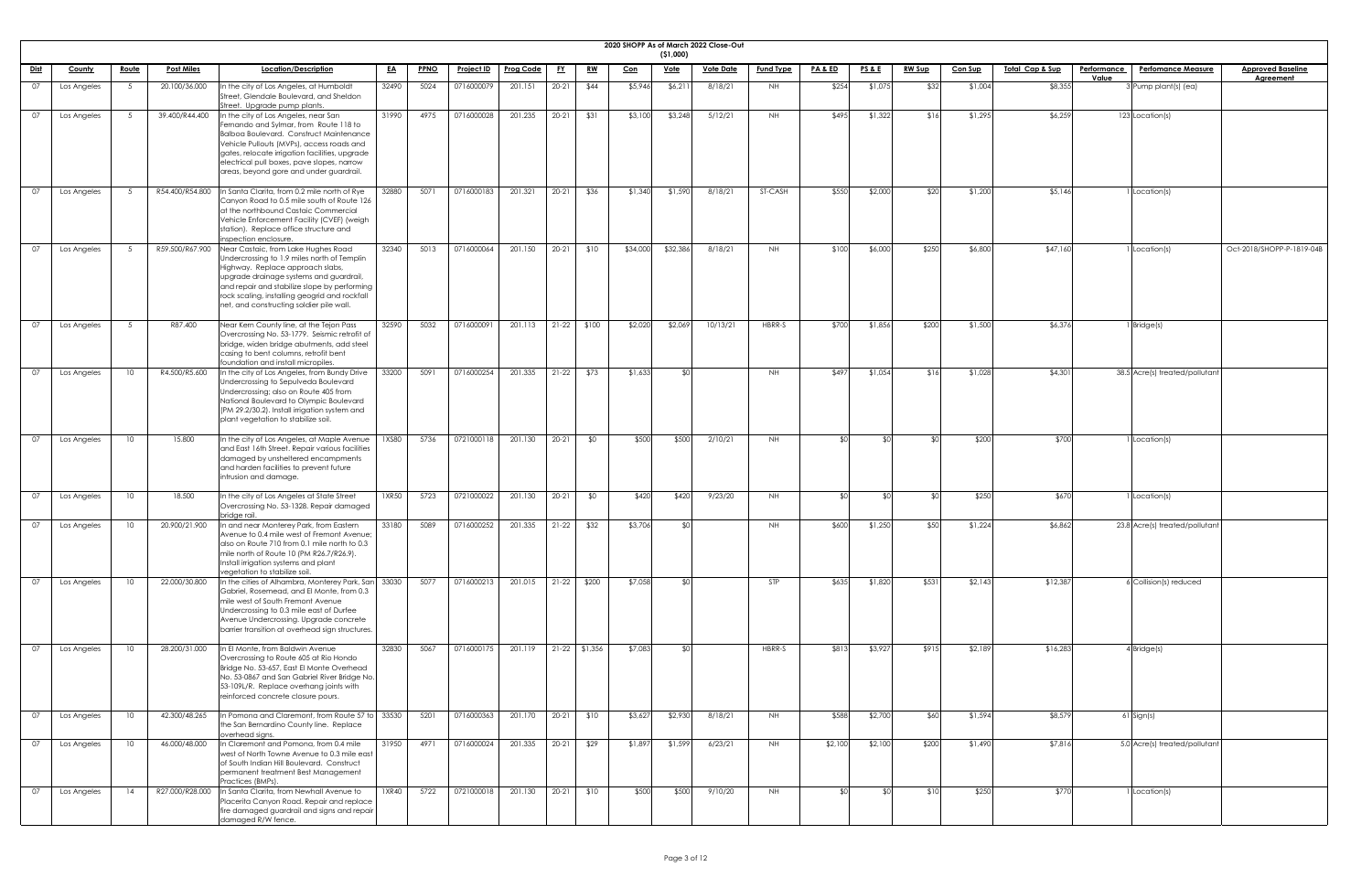| <b>2020 SHOPP</b> |  |
|-------------------|--|

|             | 2020 SHOPP As of March 2022 Close-Out<br>( \$1,000) |                 |                   |                                                                                                                                                                                                                                                                                                                                                                       |           |             |                   |                  |           |               |            |             |                  |                  |                  |                 |               |                |                 |                      |                           |                                              |
|-------------|-----------------------------------------------------|-----------------|-------------------|-----------------------------------------------------------------------------------------------------------------------------------------------------------------------------------------------------------------------------------------------------------------------------------------------------------------------------------------------------------------------|-----------|-------------|-------------------|------------------|-----------|---------------|------------|-------------|------------------|------------------|------------------|-----------------|---------------|----------------|-----------------|----------------------|---------------------------|----------------------------------------------|
| <u>Dist</u> | County                                              | <u>Route</u>    | <b>Post Miles</b> | Location/Description                                                                                                                                                                                                                                                                                                                                                  | <u>EA</u> | <b>PPNO</b> | <b>Project ID</b> | <b>Prog Code</b> | <u>FY</u> | <u>RW</u>     | <u>Con</u> | <u>Vote</u> | <b>Vote Date</b> | <b>Fund Type</b> | <b>PA&amp;ED</b> | <u>PS&amp;E</u> | <u>RW Sup</u> | Con Sup        | Total Cap & Sup | Performance<br>Value | <b>Perfomance Measure</b> | <b>Approved Baseline</b><br><b>Agreement</b> |
| 07          | Los Angeles                                         | 14              | R27.000/R28.100   | In Santa Clarita, from Newhall Avenue to<br>Placerita Canyon Road. Permanent<br>restoration of side slope storm damage by<br>constructing three catchment walls to<br>stabilize slopes and prevent material from<br>falling onto the roadway.                                                                                                                         | 34280     | 5293        | 0717000331        | 201.131          | $21-22$   | \$410         | \$21,388   | \$9,062     | 3/16/22          | NH.              | \$1,870          | \$4,222         | \$3,543       | \$4,900        | \$36,333        |                      | 1 Location(s)             |                                              |
| 07          | Los Angeles                                         | 14              | R29.000/R29.500   | In Santa Clarita, from 0.9 mile north of<br>Placerita Canyon Road to 0.2 mile south of<br>Golden Valley Road. Regrade slopes,<br>construct drainage ditches and install<br>erosion control system.                                                                                                                                                                    | 33960     | 5237        | 0717000157        | 201.150          | $21-22$   | \$36          | \$24,600   | \$28,015    | 3/16/22          | NH.              | \$1,090          | \$2,720         | \$49          | \$3,750        | \$32,245        |                      | 1 Location(s)             |                                              |
| 07          | Los Angeles                                         | $\overline{14}$ | R31.400/36.500    | In and near Santa Clarita, from Canyon Park   32000<br>Boulevard to Spring Canyon Road<br>Undercrossing. Place minor concrete<br>beyond gore, slope pave beneath<br>abutments, rock blanket at narrow areas,<br>cable mesh drapery systems, install<br>Maintenance Vehicle Pullouts (MVPs),<br>construct access trails, and install sign post<br>sleeves beyond gore. |           | 4976        | 0716000029        | 201.235          | $20 - 21$ | \$47          | \$3,55     | \$3,361     | 5/12/21          | NH.              | \$459            | \$1,047         | \$55          | \$954          | \$6,113         |                      | 55 Location(s)            |                                              |
| 07          | Los Angeles                                         | 14              | R60.700/R77.000   | In and near Palmdale and Lancaster, from<br>Technology Drive to the Kern County line.<br>Replace distressed lanes/shoulders, cold<br>plane and overlay ramps, upgrade<br>guardrail, dikes, sign panels, curb ramps and<br>traffic loop detectors.                                                                                                                     | 31600     | 4887        | 0715000194        | 201.122          | $20 - 21$ | \$210         | \$126,660  | \$128,833   | 8/18/21          | NH.              | \$3,000          | \$21,200        | \$280         | \$18,600       | \$169,950       |                      | 79.9 Lane mile(s)         | Oct-2019/SHOPP-P-1920-02B                    |
| 07          | Los Angeles                                         | 22              | 0.000/1.407       | In Long Beach, from Route 1 to the Orange<br>County line. Cold plane pavement and<br>overlay with Rubberized Hot Mixed Asphalt -<br>Type G (RHMA-G), upgrade curb ramps to<br>current Americans with Disabilities Act (ADA)<br>standards, install guardrail and construct bus<br>pads.                                                                                | 32440     | 5022        | 0716000077        | 201.121          | $20 - 21$ | \$476         | \$6,250    | \$5,793     | 8/18/21          | NH.              | \$670            | \$2,523         | \$12          | \$1,967        | \$11,898        |                      | 7.4 Lane mile(s)          |                                              |
| 07          | Los Angeles                                         | 27              | 0.000/18.600      | In and near the city of Los Angeles, from<br>Pacific Coast Highway (Route 1) to<br>Devonshire Street. Grind and overlay<br>asphalt pavement, and upgrade curb<br>ramps to meet Americans with Disabilities<br>Act (ADA) standards.<br>(G13 Contingency)                                                                                                               | 32290     | 5007        | 0716000059        | 201.121          |           | $21-22$ \$499 | ≮∩I        | \$0         |                  | NH               | \$1,593          | \$4,405         | \$576         | $\mathfrak{C}$ | \$7,073         |                      | $60.9$ Lane mile(s)       | Oct-2021/SHOPP-P-2122-02B                    |
| 07          | Los Angeles                                         | 39              | 17.800            | In Azusa at the San Gabriel River Bridge No.<br>53-0113 (PM 17.82); also in Pomona on Route<br>71 at the Ridgeway Street Undercrossing<br>Bridge No. 53-2052 (PM R0.92). Seismic<br>retrofit, barrier replacement, paint San<br>Gabriel River Bridge.<br>(G13 Contingency)                                                                                            | 32620     | 5035        | 0716000113        | 201.113          | $21-22$   | \$271         | ደ በ        | SO          |                  | HBRR-S           | \$1,372          | \$4,549         | \$488         | ¢Λ             | \$6,680         |                      | $2$ Bridge(s)             |                                              |
| 07          | Los Angeles                                         | 39              | 18.000/R30.900    | Near Falling Springs, from north of Old San<br>Gabriel Canyon Road to 4.4 miles north of<br>Rincon Ranger station; also from 1.3 miles<br>north of Crystal Lake Road to Route 2 (PM<br>39.5/44.4). Replace burned guardrail and<br>markers, remove fire damaged trees, restore<br>drainage systems, and install erosion control.                                      | 1XS40     | 5753        | 0721000066        | 201.130          | $20-21$   | \$100         | \$2,000    | \$2,000     | 11/3/20          | <b>NH</b>        |                  | ላ ተ             | \$50          | \$800          | \$2,950         |                      | 1 Location(s)             |                                              |
| 07          | Los Angeles                                         | 39              | R29.900/R30.000   | Near Azusa, at 0.6 mile south of North Fork<br>San Gabriel Bridge No. 53-2244. Remove<br>slide material and repair roadway.                                                                                                                                                                                                                                           | 1XY00     | 5872        | 0722000176        | 201.130          | $21-22$   | \$0           | \$2,000    | \$2,000     | 1/28/22          | NH               |                  | ላ የ             |               | \$700          | \$2,700         |                      | 1 Location(s)             |                                              |
| 07          | Los Angeles                                         | 39              |                   | T32.100/38.400 Near Azusa, from 0.9 mile north of North Fork 32760<br>San Gabriel Bridge to 0.2 mile north of<br>Crystal Lake Road. Upgrade guardrail and<br>end treatments to current standards.                                                                                                                                                                     |           | 5046        | 0716000132        | 201.015          | $20 - 21$ | \$20          | \$4,190    | \$6,492     | 8/18/21          | <b>STP</b>       | \$486            | \$1,893         | \$10          | \$1,284        | \$7,883         |                      | $6$ Collision(s) reduced  |                                              |
| 07          | Los Angeles                                         | 57              | 5.000/5.200       | In Diamond Bar and Pomona, at the<br>southbound offramp and onramp at Sunset<br>Crossing Road. Construct Maintenance<br>Vehicle Pullouts (MVPs) and construct<br>biofiltration swale.                                                                                                                                                                                 | 32480     | 5023        | 0716000078        | 201.235          |           | 20-21 \$15    | \$1,116    | \$1,207     | 8/18/21          | NH               | \$183            | \$585           | \$22          | \$666          | \$2,587         |                      | 4 Location(s)             |                                              |

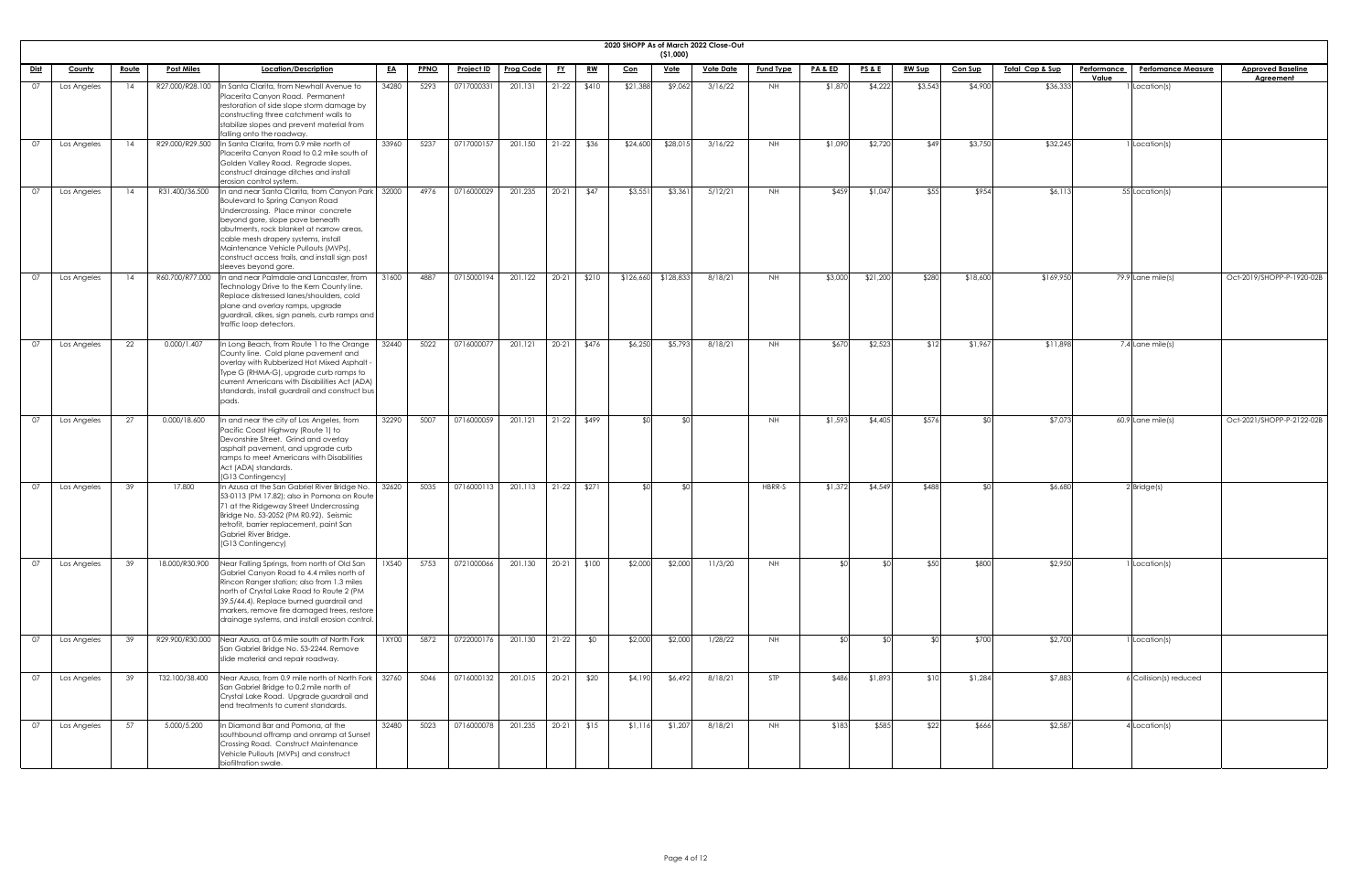|             | 2020 SHOPP As of March 2022 Close-Out<br>( \$1,000) |              |                   |                                                                                                                                                                                                                                                                                                                                                                                                                                                          |           |             |                   |                  |           |                 |            |                 |                  |                  |         |                 |               |                |                             |                    |                                |                           |
|-------------|-----------------------------------------------------|--------------|-------------------|----------------------------------------------------------------------------------------------------------------------------------------------------------------------------------------------------------------------------------------------------------------------------------------------------------------------------------------------------------------------------------------------------------------------------------------------------------|-----------|-------------|-------------------|------------------|-----------|-----------------|------------|-----------------|------------------|------------------|---------|-----------------|---------------|----------------|-----------------------------|--------------------|--------------------------------|---------------------------|
| <u>Dist</u> | County                                              | <u>Route</u> | <b>Post Miles</b> | Location/Description                                                                                                                                                                                                                                                                                                                                                                                                                                     | <u>EA</u> | <b>PPNO</b> | <u>Project ID</u> | <b>Prog Code</b> | <u>FY</u> | <u>RW</u>       | <u>Con</u> | <u>Vote</u>     | <b>Vote Date</b> | <b>Fund Type</b> | PA&ED   | <b>PS&amp;E</b> | <b>RW Sup</b> | <b>Con Sup</b> | <u> Total Cap &amp; Sup</u> | <b>Performance</b> | <b>Perfomance Measure</b>      | <b>Approved Baseline</b>  |
| 07          | Los Angeles                                         | 60           | R0.600/11.800     | In and near the city of Los Angeles, from                                                                                                                                                                                                                                                                                                                                                                                                                | 32710     | 5040        | 0716000120        | 201.315          | $20-21$   | \$153           | \$6,674    | \$6,732         | 6/23/21          | NH.              | \$30    | \$1,028         | \$45          | \$1,450        | \$9,380                     | Value              | 62 Field element(s)            | <b>Agreement</b>          |
|             |                                                     |              |                   | eastbound Route 60/5 Separation to Route<br>605; also on Route 2 (PM R18.7), Route 5 (PM<br>6.8), Route 10 (PM 18.3), and Route 605 (PM<br>20.2). Upgrade the existing Transportation<br>Management System (TMS) elements to<br>improve traffic monitoring, data<br>transmission, and network connectivity<br>including the Los Angeles Regional<br><b>Transportation Management Center</b><br>(LARTMC) on Route 2, Route 5, Route 10, and<br>Route 605. |           |             |                   |                  |           |                 |            |                 |                  |                  |         |                 |               |                |                             |                    |                                |                           |
| 07          | Los Angeles                                         | 60           | 11.000/20.000     | In and near South El Monte, Industry,<br>Hacienda Heights, and Rowland Heights,<br>from Peck Road to 0.4 mile west of Nogales<br>Street. Construct and install stormwater<br>quality Best Management Practices (BMPs).                                                                                                                                                                                                                                   | 32040     | 4980        | 0716000040        | 201.335          | $20 - 21$ | \$102           | \$10,168   | \$9,607         | 8/18/21          | NH               | \$1,407 | \$2,999         | \$28          | \$2,064        | \$16,768                    |                    | 57.7 Acre(s) treated/pollutant |                           |
| 07          | Los Angeles                                         | 60           | 20.000/R26.000    | In and near City of Industry and Diamond<br>Bar, from 0.5 mile east of Fullerton Road to<br>0.4 mile east of Diamond Bar Boulevard.<br>Construct and install stormwater treatment<br><b>Best Management Practices (BMPs)</b><br>including biofiltration swales/strips and Gross<br>Solids Removal Devices (GSRDs).                                                                                                                                       | 32500     | 5025        | 0716000080        | 201.335          | $20 - 21$ | \$28            | \$5,215    | \$5,409         | 8/18/21          | NH.              | \$1,035 | \$2,094         | \$27          | \$2,188        | \$10,587                    |                    | 39.6 Acre(s) treated/pollutant |                           |
| <u>07</u>   | Los Angeles                                         | 60           | R28.000/R30.400   | In Pomona, from Phillips Ranch Road to<br>Reservoir Street. Construct and install<br>stormwater treatment Best Management<br>Practices (BMPs) including biofiltration<br>swales/strips, detention basin and media<br>lters.                                                                                                                                                                                                                              | 32330     | 5011        | 0716000063        | 201.335          | $20-21$   | \$15            | \$6,078    | \$5,004         | 8/18/21          | NH               | \$1,200 | \$2,865         | \$90          | \$2,380        | \$12,628                    |                    | 34.9 Acre(s) treated/pollutant |                           |
| 07          | Los Angeles                                         | 66           | 0.000/3.200       | In La Verne and Pomona, from Baseline<br>Road to Towne Avenue. Construct and<br>upgrade curb ramps and sidewalks to<br>comply with Americans with Disabilities Act<br>(ADA) standards.                                                                                                                                                                                                                                                                   | 30651     | 4745B       | 0718000285        | 201.361          | $21-22$   | \$95            | \$1,218    | <b>SO</b>       |                  | NH               |         | \$1,100         | \$250         | \$950          | \$3,613                     |                    | 22 Curb ramp(s)                |                           |
| 07          | Los Angeles                                         | 72           | 0.000/6.800       | In Whittier, from Valley Home Avenue to<br>Esperanza Avenue. Construct and upgrade<br>curb ramps, sidewalks, driveways,<br>pedestrian pathways, Class III bikeway<br>Ianes, Accessible Pedestrian Signals (APS)<br>and push buttons to meet current<br>Americans with Disabilities Act (ADA)<br>standards.                                                                                                                                               | 33310     | 5158        | 0716000299        | 201.361          | $21-22$   | \$692           | \$6,250    | SO <sub>1</sub> |                  | NH               | \$900   | \$4,000         | \$4,600       | \$2,400        | \$18,842                    |                    | 202 Curb ramp(s)               |                           |
| $\Omega$    | Los Angeles                                         | 91           | R6.100/R20.700    | In and near Carson, from Route 110 to<br>Orange County line; also on Route 2 (PM<br>R18.7), Route 5 (PM 6.8), Route 405 (PM 21.1)<br>Upgrade the existing Transportation<br>Management System (TMS) elements to<br>improve traffic monitoring, data<br>transmission, and network connectivity<br>including the various communication hubs<br>on Route 2, Route 5, and Route 405.                                                                         | 33860     | 5226        | 0717000060        | 201.315          | $21-22$   | \$267           | \$16,390   | ¶∩\$            |                  | NH.              | \$511   | \$2,630         | \$150         | \$4,749        | \$24,697                    |                    | 77 Field element(s)            | May-2019/SHOPP-P-1819-12B |
| . በ7        | Los Angeles                                         | 91           | R10.200/R10.300   | In Compton, at Compton Creek Bridge<br>Overhead and offramp No. 53-2235 and No.<br>53-2237S; also in Long Beach, on Routes 710<br>and 110, at Harbor Scenic Drive Overhead<br>No. 53-2934 (PM 6.0) and Gaffy Street Bridge<br>No. 53-0397Y (PM R0.8). Bridge seismic<br>retrofit and bridge rail upgrade.<br>(G13 Contingency)                                                                                                                           | 30160     | 4704        | 0714000024        | 201.113          |           | $21-22$ \$1,926 |            | \$∩             |                  | HBRR-S           | \$2,260 | \$3,500         | \$150         | ¢Λ             | \$7,836                     |                    | $4$ Bridge $(s)$               |                           |
| 07          | Los Angeles                                         | 91           | R11.800           | In Long Beach, at the northbound Route 710 31910<br>to eastbound Route 91 connector, below<br>Artesia Boulevard Overcrossing No. 53-0820<br>and E91-N710 Connector Overcrossing No.<br>53-2241G. Lower profile of connector to<br>achieve standard vertical clearance.                                                                                                                                                                                   |           | 4967        | 0716000017        | 201.322          | $20-21$   | \$40            | \$3,230    | \$3,081         | 10/13/21         | RMRA             | \$910   | \$2,468         | \$43          | \$2,073        | \$8,764                     |                    | $2$ Bridge(s)                  |                           |
| 07          | Los Angeles                                         | 101          | S0.000/1.500      | In the city of Los Angeles, from Route 5/101<br>Interchange to Figueroa Street. Plant<br>vegetation an install supporting irrigation<br>system to stabilize soil.                                                                                                                                                                                                                                                                                        | 32010     | 4977        | 0716000030        | 201.335          |           | $21-22$ \$136   | \$4,390    | \$0             |                  | NH               | \$420   | \$1,010         | \$50          | \$1,147        | \$7,153                     |                    | 17.9 Acre(s) treated/pollutant |                           |

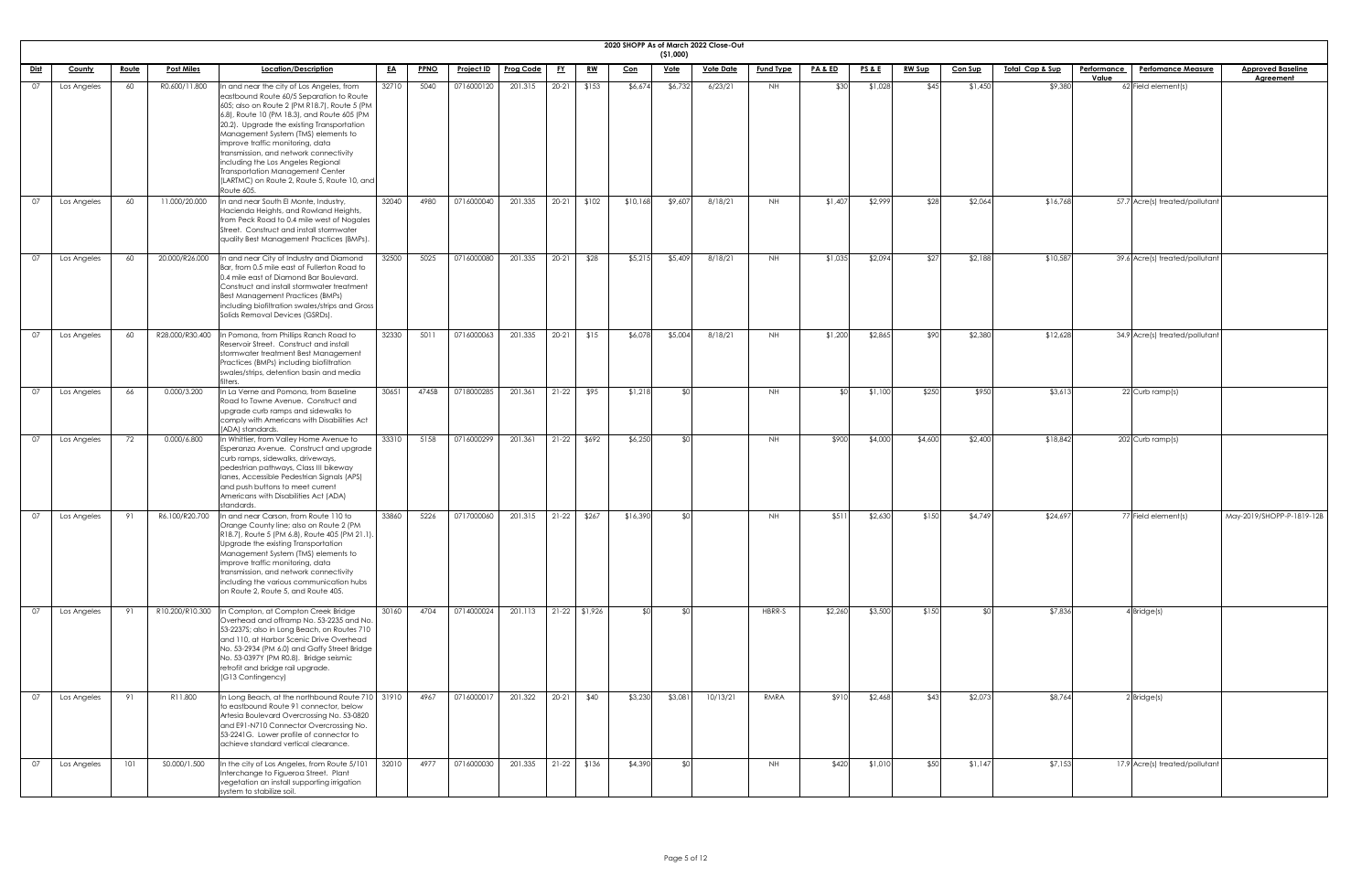|             |             |       |                   |                                                                                                                                                                                                                                                                                                                                                                                                                                  |           |             |                   |                  |           |                 |            |                         | 2020 SHOPP As of March 2022 Close-Out |                  |                    |                 |               |                |                             |                                          |                          |
|-------------|-------------|-------|-------------------|----------------------------------------------------------------------------------------------------------------------------------------------------------------------------------------------------------------------------------------------------------------------------------------------------------------------------------------------------------------------------------------------------------------------------------|-----------|-------------|-------------------|------------------|-----------|-----------------|------------|-------------------------|---------------------------------------|------------------|--------------------|-----------------|---------------|----------------|-----------------------------|------------------------------------------|--------------------------|
| <u>Dist</u> | County      | Route | <b>Post Miles</b> | Location/Description                                                                                                                                                                                                                                                                                                                                                                                                             | <u>EA</u> | <b>PPNO</b> | <u>Project ID</u> | <b>Prog Code</b> | <u>FY</u> | <u>RW</u>       | <u>Con</u> | (51,000)<br><u>Vote</u> | <b>Vote Date</b>                      | <b>Fund Type</b> | <b>PA &amp; ED</b> | <b>PS&amp;E</b> | <u>RW Sup</u> | <b>Con Sup</b> | <u> Total Cap &amp; Sup</u> | Performance<br><b>Perfomance Measure</b> | <b>Approved Baseline</b> |
|             |             |       |                   |                                                                                                                                                                                                                                                                                                                                                                                                                                  |           |             |                   |                  |           |                 |            |                         |                                       |                  |                    |                 |               |                |                             | Value                                    | <b>Agreement</b>         |
| 07          | Los Angeles | 101   | 0.000/R17.100     | In various cities, from Routes 5/10 to Route<br>405, Route 2 at Route 134 (PM R18.7) and<br>Route 10 at Route 5/10 (PM 18.3). Upgrade<br>Transportation Management System (TMS)<br>elements including Closed Circuit Television<br>(CCTV) cameras, Ramp Metering Systems<br>(RMS), Vehicle Detection Stations (VDS),<br>Highway Advisory Radio (HAR), Changeable<br>Message Signs (CMS) and the<br>communication system network. | 33780     | 5221        | 0717000054        | 201.315          | $21-22$   | \$13            | \$9,718    | ደበ                      |                                       | NH               | \$438              | \$3,008         | \$162         | \$1,863        | \$15,202                    | $101$ Field element(s)                   |                          |
| 07          | Los Angeles | 101   | 0.400/11.600      | In the city of Los Angeles, from Vignes Street   1XV20<br>to Route 134 (PM 11.6L/R) at various<br>locations. Repair damaged structures and<br>install hardscape on slopes and hardened<br>fences.                                                                                                                                                                                                                                |           | 5821        | 0721000230        | 201.130          | $21 - 22$ | \$0             | \$5,985    | \$5,985                 | 10/13/21                              | NH               | ו∩≯                | \$∩             |               | \$1,157        | \$7,142                     | 58 Location(s)                           |                          |
| 07          | Los Angeles | 101   | 6.200/8.000       | In the city of Los Angeles, from Wilton Place<br>to Pilgrimage Bridge. Place minor concrete<br>at narrow paving areas and slopes, pave<br>areas beyond gore, replace fencing and<br>gates, install sign post sleeves and construct<br>Maintenance Vehicle Pullouts (MVPs).                                                                                                                                                       | 32960     | 5072        | 0716000203        | 201.235          | $21-22$   | \$72            | \$3,278    | ീി                      |                                       | <b>NH</b>        | \$518              | \$1,520         | \$20          | \$1,465        | \$6,873                     | 229 Location(s)                          |                          |
| 07          | Los Angeles | 103   | 0.100             | In the city of Los Angeles, at the Union<br>Pacific Overhead No. 53-2626. Replace the<br>bridge deck with composite reinforced<br>concrete.<br>(G13 Contingency)                                                                                                                                                                                                                                                                 | 32250     | 5004        | 0716000056        | 201.110          |           | $21-22$ \$1,730 | \$0        | ⊄∩                      |                                       | HBRR-S           | \$669              | \$3,482         | \$376         |                | \$6,257                     | 1 Bridge(s)                              |                          |
| 07          | Los Angeles | 103   | 0.100             | In the city of Los Angeles, near Long Beach,<br>at Henry Ford Avenue offramp. Construct<br>larger pump plant facility including<br>replacing undersized pumps.                                                                                                                                                                                                                                                                   | 32730     | 5043        | 0716000126        | 201.151          |           | $20-21$ \$1,646 | \$22,593   | \$16,655                | 8/18/21                               | <b>NH</b>        | \$1,198            | \$2,586         | \$420         | \$3,954        | \$32,397                    | $1$ Pump plant(s) (ea)                   |                          |
| 07          | Los Angeles | 105   | R14.600/R16.400   | In South Gate, at Paramount Boulevard<br>Overcrossing No. 53-2425; also in the city of<br>Downey, at Ardis Avenue Overcrossing No.<br>53-2572. Apply waterproof coating, replace<br>joint seals, add manholes to overcrossing<br>structures, and apply methacrylate to Ardis<br>Avenue Overcrossing deck.                                                                                                                        | 32860     | 5069        | 0716000180        | 201.119          | $20 - 21$ | \$27            | \$1,340    | \$1,255                 | 3/24/21                               | HBRR-S           | \$259              | \$891           | \$26          | \$1,022        | \$3,565                     | $2$ Bridge(s)                            |                          |
| O7          | Los Angeles | 107   | 0.000/4.800       | In Torrance, from Route 1 to Redondo Beach   30702<br>Boulevard. Construct curb ramps and<br>reconstruct driveways/sidewalks to meet<br>Americans with Disabilities Act (ADA)<br>standards.                                                                                                                                                                                                                                      |           | 4749B       | 0718000318        | 201.361          |           | $21-22$ \$3,850 | \$2,950    | ו∩¢                     |                                       | NH               | ዳଠ                 | \$714           | \$244         | \$1,750        | \$9,508                     | 71 Curb ramp(s)                          |                          |
| 07          | Los Angeles | 110   | 0.744/31.900      | In and near the cities of Los Angeles, South<br>Pasadena, and Pasadena, from Gaffey<br>Street to Glenarm Street. Replace sign<br>panels with retroreflective sheeting, remove<br>overhead lighting and catwalks.                                                                                                                                                                                                                 | 32980     | 5074        | 0716000206        | 201.170          | $20 - 21$ | \$10            | \$5,360    | \$5,347                 | 8/18/21                               | NH               | \$418              | \$2,342         | \$21          | \$1,573        | \$9,724                     | 500 Sign(s)                              |                          |
| 07          | Los Angeles | 110   | R0.745/8.800      | In various cities, from Gaffey Street to Route   33500<br>405; also on Route 210 (PM R0.0/R35.8),<br>Route 605 (PM R19.9/26.0), Route 710 (PM<br>5.0/9.4) and Route 2 (PM R18.7). Install<br>wireless bluetooth detection system to<br>monitor travel time.                                                                                                                                                                      |           | 5188        | 0716000346        | 201.315          | $20 - 21$ | \$10            | \$1,373    | \$1,368                 | 3/24/21                               | NH               | \$40               | \$200           |               | \$300          | \$1,923                     | 76 Field element(s)                      |                          |
| 07          | Los Angeles | 110   | 3.900/5.900       | In and near the city of Los Angeles, from 0.2   33650<br>mile south of Route 1 to 0.2 mile south of<br>228th Street. Construct Maintenance<br>Vehicle Pullouts (MVPs), rock blankets,<br>access roads, fences/gates, stairways to<br>access slopes, median paving, and install<br>landscaping.                                                                                                                                   |           | 5214        | 071600040         | 201.235          | $21 - 22$ | \$91            | \$2,388    | \$2,240                 | 12/8/21                               | NH               | \$730              | \$1,701         | \$46          | \$1,129        | \$6,085                     | 29 Location(s)                           |                          |
| 07          | Los Angeles | 110   | 20.000/23.600     | In the city of Los Angeles, from Exposition<br>Boulevard to Temple Street. Pave beyond<br>gore, slope paving under structures,<br>construct Maintenance Vehicle Pullouts<br>(MVPs), upgrade end treatment to Smart<br>cushion crash attenuator and place<br>vegetation control under guardrail.                                                                                                                                  | 31970     | 4973        | 0716000026        | 201.235          | $20-21$   | \$9             | \$2,427    | \$2,854                 | 10/13/21                              | NH               | \$512              | \$1,460         | \$93          | \$964          | \$5,465                     | 76 Location(s)                           |                          |
| 07          | Los Angeles | 110   | 20.600/20.700     | In the city of Los Angeles, from 28th Street to $\vert$ 1XV30<br>Adams Boulevard. Install security fence and<br>exclusionary measures.                                                                                                                                                                                                                                                                                           |           | 5822        | 0721000228        | 201.130          | $20 - 21$ | \$0             | \$5,000    | \$5,000                 | 6/3/21                                | <b>NH</b>        | SO <sub>1</sub>    | \$200           |               | \$800          | \$6,000                     | 1 Location(s)                            |                          |
| 07          | Los Angeles | 110   | 22.800            | In the city of Los Angeles, at the 5th Street<br>Overcrossing No. 53-0685 and 6th Street<br>Overcrossing No. 53-0746. Upgrade bridge<br>railing.                                                                                                                                                                                                                                                                                 | 32230     | 5002        | 0716000054        | 201.112          | $20 - 21$ | \$115           | \$3,776    | \$3,931                 | 5/12/21                               | HBRR-S           | \$465              | \$1,673         | \$30          | \$1,776        | \$7,835                     | 1,565.0 Linear feet rail                 |                          |

| <u>ed Baseline</u><br>eement |  |
|------------------------------|--|
|                              |  |
|                              |  |
|                              |  |
|                              |  |
|                              |  |
|                              |  |
|                              |  |
|                              |  |
|                              |  |
|                              |  |
|                              |  |
|                              |  |
|                              |  |
|                              |  |
|                              |  |
|                              |  |
|                              |  |
|                              |  |
|                              |  |
|                              |  |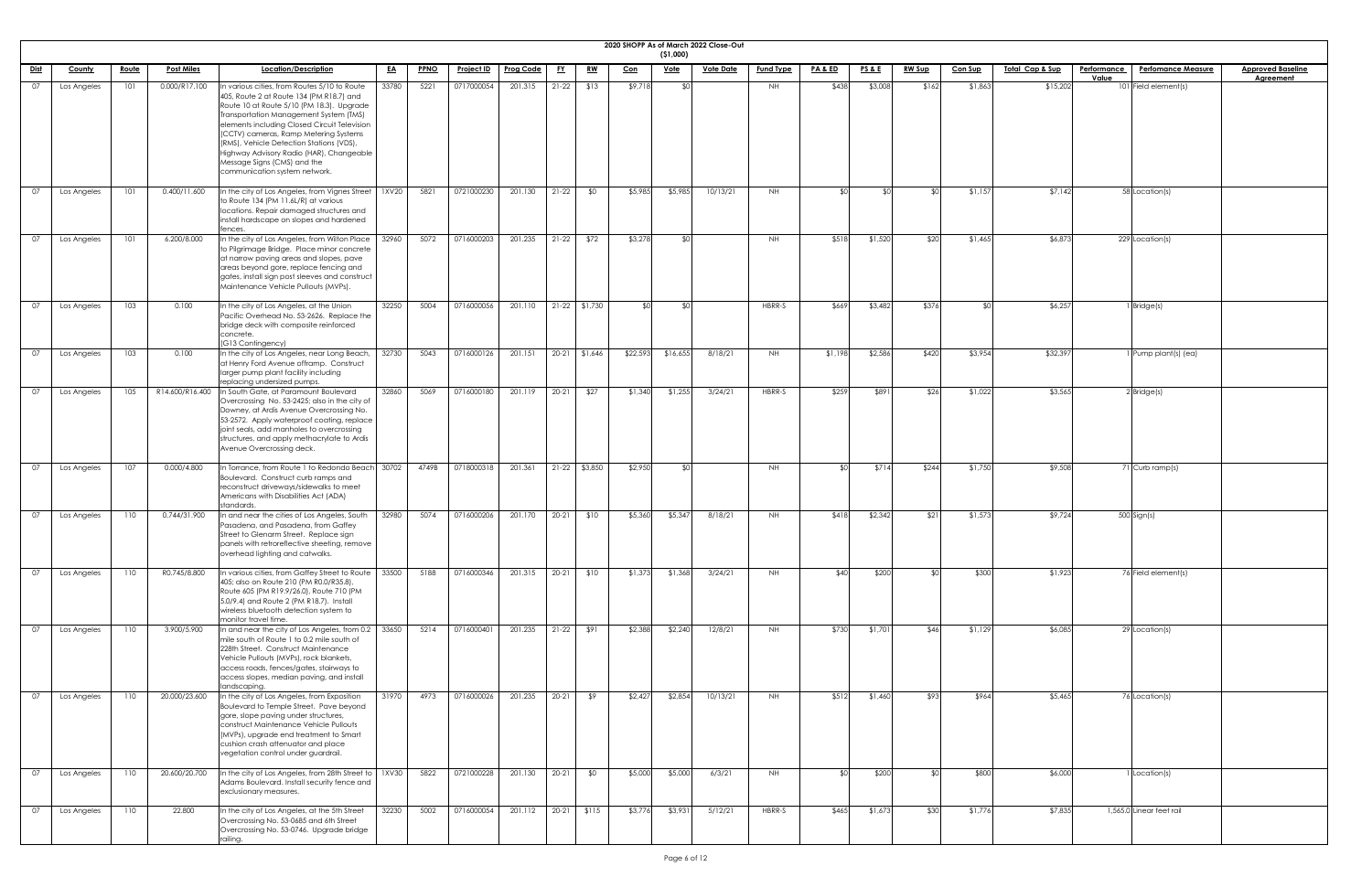|             | 2020 SHOPP As of March 2022 Close-Out<br>( \$1,000) |              |                   |                                                                                                                                                                                                                                                                                                                                                                                                                                                                                                                                 |           |             |                   |                  |              |                 |            |             |                  |                  |                    |                 |               |                |                            |                                                 |                          |
|-------------|-----------------------------------------------------|--------------|-------------------|---------------------------------------------------------------------------------------------------------------------------------------------------------------------------------------------------------------------------------------------------------------------------------------------------------------------------------------------------------------------------------------------------------------------------------------------------------------------------------------------------------------------------------|-----------|-------------|-------------------|------------------|--------------|-----------------|------------|-------------|------------------|------------------|--------------------|-----------------|---------------|----------------|----------------------------|-------------------------------------------------|--------------------------|
| <u>Dist</u> | County                                              | <u>Route</u> | <b>Post Miles</b> | Location/Description                                                                                                                                                                                                                                                                                                                                                                                                                                                                                                            |           |             |                   | <b>Prog Code</b> |              |                 |            | <u>Vote</u> | <b>Vote Date</b> | <b>Fund Type</b> | <u>PA &amp; ED</u> | <u>PS&amp;E</u> | <b>RW Sup</b> |                | <u>Total Cap &amp; Sup</u> | <b>Performance</b><br><b>Perfomance Measure</b> | <b>Approved Baseline</b> |
|             |                                                     |              |                   |                                                                                                                                                                                                                                                                                                                                                                                                                                                                                                                                 | <u>EA</u> | <b>PPNO</b> | <u>Project ID</u> |                  | <u>FY</u>    | <u>RW</u>       | <u>Con</u> |             |                  |                  |                    |                 |               | <u>Con Sup</u> |                            | Value                                           | <b>Agreement</b>         |
| 07          | Los Angeles                                         | 110          | 23.100            | In the city of Los Angeles, at Third Street<br>Overcrossing Bridge No. 53-0684. Replace<br>bridge railing with concrete barriers and<br>upgrade lighting.                                                                                                                                                                                                                                                                                                                                                                       | 35330     | 5485        | 0718000272        | 201.131          | $21-22$      | \$18            | \$3,453    | \$2,551     | 1/26/22          | NH .             | \$822              | \$2,085         | \$12          | \$2,056        | \$8,446                    | I Location(s)                                   |                          |
| - 07        | Los Angeles                                         | 110          | 25.800/30.600     | In the city of Los Angeles and South<br>Pasadena, between Figueroa Street and<br>Orange Grove Avenue. Convert outside<br>lane to a dynamic lane/shoulder that can<br>switch between the two depending on<br>prevailing traffic conditions. This will require<br>Dynamic Message Signs (DMS) monitored by<br>the Transportation Management Center<br>(TMC).<br>(PA&ED only)                                                                                                                                                      | 33150     | 5083        | 0716000231        | 201.010          | $20 - 21$    | \$0             | \$∩        |             |                  | STP              | \$2,835            | .SO             |               |                | \$2,835                    | 504 Collision(s) reduced                        |                          |
| 07          | Los Angeles                                         | 118          | R1.500/R10.200    | In and near the city of Los Angeles, near the<br>neighborhoods of Granada Hills and Porter<br>Ranch, from 0.3 mile west of Topanga<br>Canyon Boulevard to 0.1 mile east of<br>Sepulveda Boulevard. Construct and install<br>stormwater treatment Best Management<br>Practices (BMPs) including biofiltration<br>swales/strips, detention basin, media filters<br>and a Gross Solids Removal Devices<br>(GSRDs).                                                                                                                 | 32530     | 5027        | 0716000083        | 201.335          | $20 - 21$    | \$55            | \$7,945    | \$5,576     | 8/18/21          | NH .             | \$1,600            | \$3,300         | \$170         | \$3,300        | \$16,370                   | 29.2 Acre(s) treated/pollutant                  |                          |
| - 07        | Los Angeles                                         | 118          | R4.500/R9.100     | In the city of Los Angeles, from 700 feet west<br>of Tampa Avenue to Woodley Avenue.<br>Construct Maintenance Vehicle Pullouts<br>(MVPs), pave beyond gore, repave side<br>slopes, relocate irrigation controller, and<br>provide access gates.                                                                                                                                                                                                                                                                                 | 33680     | 5216        | 0717000014        | 201.235          |              | $21-22$ \$125   | \$3,017    |             |                  | NH.              | \$659              | \$1,677         | \$53          | \$1,513        | \$7,044                    | 50 Location(s)                                  |                          |
| 07          | Los Angeles                                         | 118          | R5.800            | In the city of Los Angeles, near the<br>community of Porter Ranch, at Reseda<br>Boulevard. Replace culvert and reconstruct<br>embankment and roadway.                                                                                                                                                                                                                                                                                                                                                                           | 1XP90     | 5608        | 0720000158        | 201.130          | $20-21$      | \$100           | \$2,000    | \$2,000     | 7/27/20          | <b>NH</b>        |                    | ላ ሰ             | \$50          | \$700          | \$2,850                    | Location(s)                                     |                          |
| 07          | Los Angeles                                         | 118          |                   | R11.000/R14.000 In the city of Los Angeles, from Arleta<br>Avenue to Route 210. Construct stormwater<br>treatment Best Management Practices<br>(BMPs).                                                                                                                                                                                                                                                                                                                                                                          | 32200     | 5001        | 0716000053        | 201.335          | $21-22$      | \$25            | \$9,000    |             |                  | <b>NH</b>        | \$2,000            | \$4,000         | \$250         | \$3,700        | \$18,975                   | 39.8 Acre(s) treated/pollutant                  |                          |
| - 07        | Los Angeles                                         | 118          | R11.300/R12.800   | In the city of Los Angeles, from 0.1 mile west<br>of Route 5 to 0.1 mile east of Bradley<br>Avenue (PM R11.3L/R /R12.8); also on Route<br>5 from 0.1 mile south of Penrose Street to San<br>Fernando Road (PM 34.2/34.6). Repair<br>various facilities damaged by unsheltered<br>encampments and harden facilities to<br>prevent future intrusion and damage.                                                                                                                                                                   | 1XS70     | 5735        | 0721000115        | 201.130          | $20 - 21$    | \$0             | \$10,000   | \$10,000    | 1/22/21          | <b>NH</b>        |                    | ዳበ              |               | \$2,000        | \$12,000                   | 5 Location(s)                                   |                          |
| 07          | Los Angeles                                         | 126          | R4.100            | Near Santa Clarita, at Castaic Creek Bridge<br>No. 53-0093; also on Route 14 at Via<br>Princessa Undercrossing No. 53-2201k (PM<br>R30.9). Apply polyester concrete overlay to<br>bridge deck and replace joint seals.<br>(Bridge Deck Preservation)                                                                                                                                                                                                                                                                            | 0W360     | 5920        | 0722000007        | 201.119          | $21-22$      | \$0             | \$1,318    |             |                  | RMRA             |                    | \$618           | \$10          | \$350          | \$2,296                    | $2$ Bridge(s)                                   |                          |
| 07          | Los Angeles                                         | 134          | 0.000/R13.300     | In the city of Los Angeles, from Route 170 to $\int$ 33790<br>Routes 210/710; also on Route 2 at Route 134<br>(PM R18.7), on Route 10 at Routes 5/10 (PM<br>[18.3], and on Route 101 near Pleasant Valley]<br>Road (PM 11.8). Upgrade Transportation<br>Management System (TMS) elements<br>including Closed Circuit Television (CCTV)<br>cameras, Ramp Metering Systems (RMS),<br>Vehicle Detection Systems (VDS), Highway<br>Advisory Radio (HAR), Changeable Message<br>Signs (CMS) and the communication system<br>network. |           | 5222        | 0717000052        | 201.315          | $21-22$      | \$13            | \$6,194    |             |                  | NH               | \$454              | \$2,840         | \$154         | \$1,953        | \$11,608                   | 48 Field element(s)                             |                          |
| 07          | Los Angeles                                         | 134          |                   | R12.600/R12.900   In Pasadena, at Arroyo Seco Bridge No. 53-<br>0166 and Orange Grove Boulevard Onramp<br>Overcrossing No. 53-2197K.<br>Replace/upgrade bridge railing.                                                                                                                                                                                                                                                                                                                                                         | 32240     | 5003        | 0716000055        | 201.112          | $21-22$ \$10 |                 | \$7,181    | \$7,043     | 3/16/22          | HBRR-S           | \$1,300            | \$2,320         | \$200         | \$3,186        | \$14,197                   | 3,320.0 Linear feet rail                        |                          |
| 07          | Los Angeles                                         | 138          | 43.400/51.400     | In Palmdale, from Route 14 Junction (south)<br>to Avenue T. Upgrade curb ramps, traffic<br>signals and sidewalks to meet current<br>standards.                                                                                                                                                                                                                                                                                                                                                                                  | 33370     | 5185        | 0716000316        | 201.361          |              | $21-22$ \$1,750 | \$7,500    | ላ የ         |                  | <b>NH</b>        | \$695              | \$3,795         | \$1,401       | \$3,063        | \$18,204                   | 53 Curb ramp(s)                                 |                          |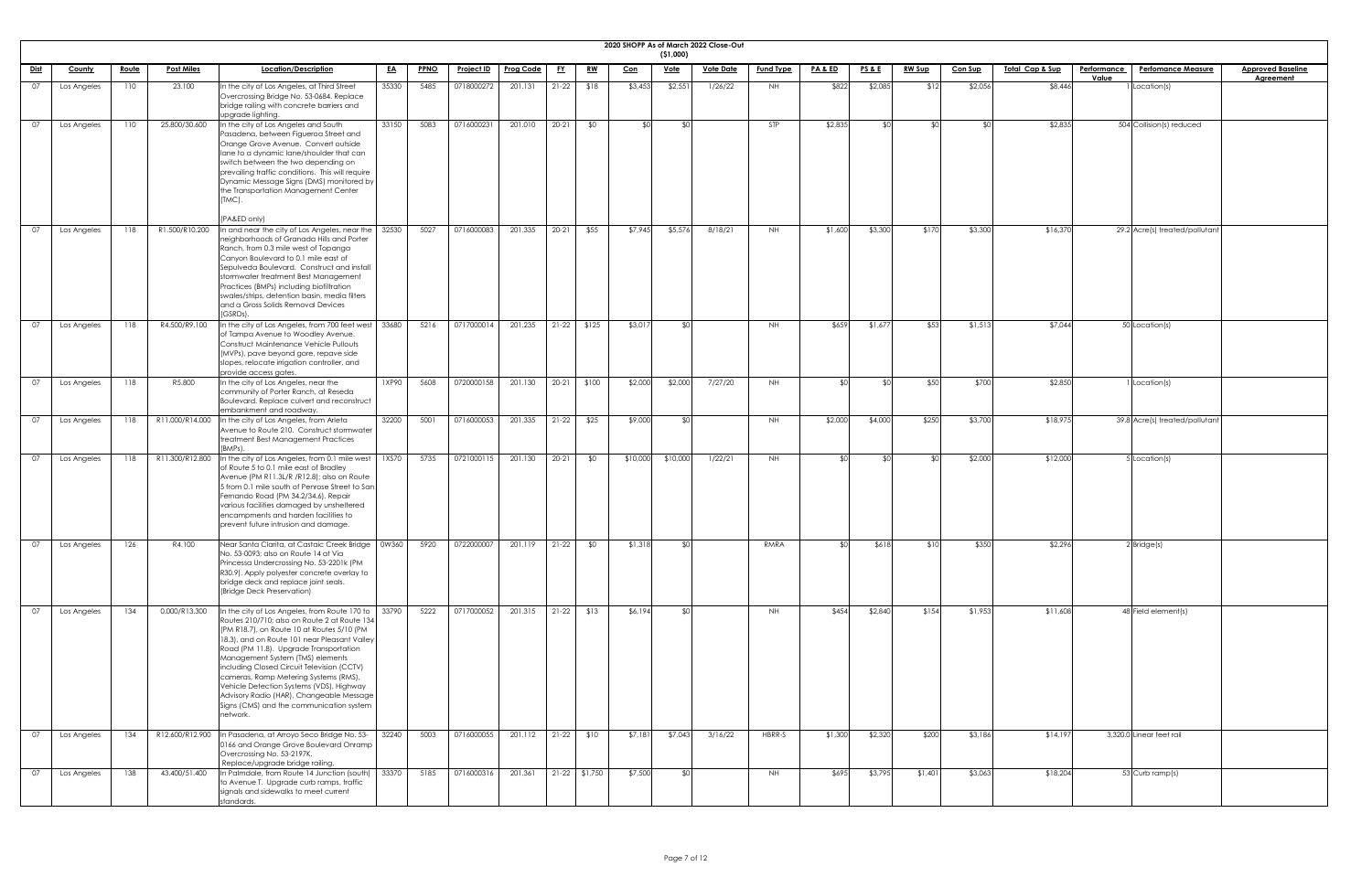|             |               |              |                   |                                                                                                                                                                                                                                                                                                                                                             |           |             |                   |                  |           |                 |            |             | 2020 SHOPP As of March 2022 Close-Out |                  |                    |                 |               |                |                            |                    |                                |                          |
|-------------|---------------|--------------|-------------------|-------------------------------------------------------------------------------------------------------------------------------------------------------------------------------------------------------------------------------------------------------------------------------------------------------------------------------------------------------------|-----------|-------------|-------------------|------------------|-----------|-----------------|------------|-------------|---------------------------------------|------------------|--------------------|-----------------|---------------|----------------|----------------------------|--------------------|--------------------------------|--------------------------|
|             |               |              | <b>Post Miles</b> | Location/Description                                                                                                                                                                                                                                                                                                                                        |           |             |                   | <b>Prog Code</b> |           |                 |            | ( \$1,000)  | <b>Vote Date</b>                      |                  | <u>PA &amp; ED</u> |                 |               |                | <u>Total Cap &amp; Sup</u> | <b>Performance</b> | <b>Perfomance Measure</b>      | <b>Approved Baseline</b> |
| <u>Dist</u> | <b>County</b> | <u>Route</u> |                   |                                                                                                                                                                                                                                                                                                                                                             | <u>EA</u> | <b>PPNO</b> | <u>Project ID</u> |                  | <u>FY</u> | <u>RW</u>       | <u>Con</u> | <u>Vote</u> |                                       | <b>Fund Type</b> |                    | <b>PS&amp;E</b> | <u>RW Sup</u> | <u>Con Sup</u> |                            | Value              |                                | <b>Agreement</b>         |
| 07          | Los Angeles   | 138          | 43.800            | n Palmdale, at the intersection of 2nd Street   35210<br>East. Install new traffic signal, install<br>pedestrian signal heads with countdown<br>and Accessible Pedestrian Signals (APS),<br>install marked crosswalks, and upgrade curb<br>ramps to Americans with Disabilities Act                                                                         |           | 5435        | 0718000213        | 201.010          |           | $21-22$ \$118   | \$975      |             |                                       | STP              | \$496              | \$987           | \$152         | \$1,074        | \$3,802                    |                    | 5 Collision(s) reduced         |                          |
| 07          | Los Angeles   | 164          | 4.000/6.900       | (ADA) standards.<br>In the cities of South El Monte, El Monte,<br>Rosemead, and Temple City, from Rush<br>Street to Rudell Underpass. Upgrade curb<br>ramps, sidewalks and pathways to meet<br>current Americans with Disabilities Act (ADA)                                                                                                                | 32080     | 4982        | 0716000042        | 201.361          | $21-22$   | \$720           | \$5,626    | ላ የ         |                                       | NH.              | \$1,034            | \$3,150         | \$916         | \$2,000        | \$13,446                   |                    | 96 Curb ramp(s)                |                          |
| 07          | Los Angeles   | 170          | R14.500/R16.600   | standards.<br>In the cities of Los Angeles and North<br>Hollywood, from 170/134 Junction to Oxnard<br>Street Undercrossing. Construct<br>Maintenance Vehicle Pullouts (MVPs),<br>access trail, minor concrete beyond gore<br>and along ramps, rock blanket at ramps,<br>install fencing and gates, vandal resistant<br>pedestrian undercrossing enclosures. | 32970     | 5073        | 0716000204        | 201.235          | $21-22$   | \$57            | \$3,205    |             |                                       | <b>NH</b>        | \$526              | \$1,313         | \$34          | \$1,025        | \$6,160                    |                    | 150 Location(s)                |                          |
| - 07        | Los Angeles   | 170          |                   | R16.600/R19.600  In the city of Los Angeles, from Oxnard Street 35880<br>to south of Roscoe Boulevard. Place High<br>Friction Surface Treatment (HFST).                                                                                                                                                                                                     |           | 5572        | 0719000165        | 201.010          | $21-22$   | \$10            | \$1,257    |             |                                       | STP              | \$433              | \$706           | \$21          | \$800          | \$3,227                    |                    | 67 Collision(s) reduced        |                          |
| 07          | Los Angeles   | 210          | R1.300            | In the city of Los Angeles, near the<br>neighborhood of Sylmar, at 0.5 mile east of<br>Yarnell Street. Restore slope and reconstruct<br>asphalt curb dike and call box.                                                                                                                                                                                     | 1XY10     | 5873        | 0722000202        | 201.130          | $21-22$   | \$0             | \$500      | \$500       | 1/24/22                               | NH.              | ≮∩                 | _⊄∩             |               | \$200          | \$700                      |                    | 1 Location(s)                  |                          |
| 07          | Los Angeles   | 210          | R9.700/R51.900    | In various cities, from 1.4 miles west of<br>Sunland Boulevard to Base Line Road.<br>Reconstruct curb ramps to meet Americans<br>with Disabilities Act (ADA) standards, install<br>Accessible Pedestrian Signals (APS), relocate<br>pull boxes and traffic signal poles. This is a<br>Design-Build project.                                                 | 32680     | 4985        | 0716000119        | 201.361          |           | $21-22$ \$1,500 | \$17,028   | \$18,51     | 3/24/21                               | <b>NH</b>        | \$1,400            | \$1,000         | \$500         | \$5,000        | \$26,428                   |                    | 252 Curb ramp(s)               |                          |
| 07          | Los Angeles   | 210          | R15.600/R17.400   | In and near Glendale, from Lowell Avenue<br>to Waltonia Drive. Restore existing irrigation<br>to functionality, upgrade booster pump and<br>remaining older irrigation controllers to web<br>connect "smart controllers."                                                                                                                                   | 33070     | 5080        | 0716000217        | 201.210          | $20 - 21$ | \$29            | \$4,190    | \$4,49]     | 5/12/21                               | <b>NH</b>        | \$375              | \$1,077         | \$20          | \$1,38         | \$7,074                    |                    | $29.4$ Acre(s)                 |                          |
| በ7          | Los Angeles   | 210          |                   | R33.600/R36.500  In Monrovia, Duarte, and Irwindale, from 0.1   30170<br>mile west of Magnolia Avenue to Route<br>605/210 Separation; also on Route 605 at<br>Route 605/210 Separation (PM 25.7/26.0).<br>Stabilize soil and erosion control.                                                                                                               |           | 4705        | 0714000033        | 201.335          | $21-22$   | \$88            | \$4,706    | \$4,279     | 12/8/21                               | <b>NH</b>        | \$144              | \$1,175         | \$30          | \$1,345        | \$7,488                    |                    | 13.3 Acre(s) treated/pollutant |                          |
|             | Los Angeles   | 210          | R36.000/R40.600   | In and near Azusa, from 0.1 mile east of<br>Highland Avenue Undercrossing to Citrus<br>Avenue Overcrossing. Construct and install<br>stormwater treatment Best Management<br>Practices (BMPs) including biofiltration<br>swales, Design Pollution Prevention<br>Infiltration Area (DPPIA) and Austin Vault<br>Sand Filters (AVSF).                          | 32310     | 5009        | 0716000061        | 201.335          | $21-22$   | \$50            | \$7,510    | \$5,893     | 12/8/21                               | <b>NH</b>        | \$1,890            | \$2,836         | \$189         | \$2,73         | \$15,212                   |                    | 42.0 Acre(s) treated/pollutant |                          |
| . OZ        | Los Angeles   | 210          | R36.800           | In Irwindale, on the San Gabriel River Bridge<br>No. 53-1867. Reconstruct hinge diaphragms<br>at hinge 4 and hinge 6, upgrade bridge<br>railing and reinstall electroliers.                                                                                                                                                                                 | 32520     | 5026        | 0716000082        | 201.110          | $20 - 21$ | \$596           | \$18,697   | \$19,876    | 12/8/21                               | HBRR-S           | \$1,061            | \$3,665         | \$444         | \$4,244        | \$28,707                   |                    | $1$ Bridge $(s)$               |                          |
| 07          | Los Angeles   | 210          |                   | R41.300/R44.600  In and near Glendora, at various locations<br>from 0.2 mile east of Barranca Avenue to 0.1<br>mile west of Amelia Avenue. Construct and<br>install various stormwater treatment Best<br>Management Practices (BMPs) including<br>biofiltration swales/strips/trenches, infiltration<br>basins and vault sand filters.                      | 32260     | 5005        | 0716000057        | 201.335          | $21-22$   | \$61            | \$7,149    | \$4,387     | 1/26/22                               | NH               | \$1,575            | \$2,729         | \$242         | \$2,730        | \$14,486                   |                    | 32.4 Acre(s) treated/pollutant |                          |
| 07          | Los Angeles   | 210          | R44.700/R52.100   | In San Dimas, La Verne, and Claremont,<br>from Amelia Avenue to 0.4 mile east of<br>Monte Vista Avenue. Construct stormwater<br>treatment Best Management Practices<br>(BMPs) including Gross Solids Removal<br>Devices (GSRDs), biofiltration swales/strips<br>and infiltration trenches.                                                                  | 32850     | 5068        | 0716000178        | 201.335          | $21-22$   | \$213           | \$6,147    | \$4,093     | 12/8/21                               | NH               | \$1,900            | \$2,601         | \$160         | \$2,600        | \$13,621                   |                    | 38.7 Acre(s) treated/pollutant |                          |

| eline<br><u>It</u> |
|--------------------|
|                    |
|                    |
|                    |
|                    |
|                    |
|                    |
|                    |
|                    |
|                    |
|                    |
|                    |
|                    |
|                    |
|                    |
|                    |
|                    |
|                    |
|                    |
|                    |
|                    |
|                    |
|                    |
|                    |
|                    |
|                    |
|                    |
|                    |
|                    |
|                    |
|                    |
|                    |
|                    |
|                    |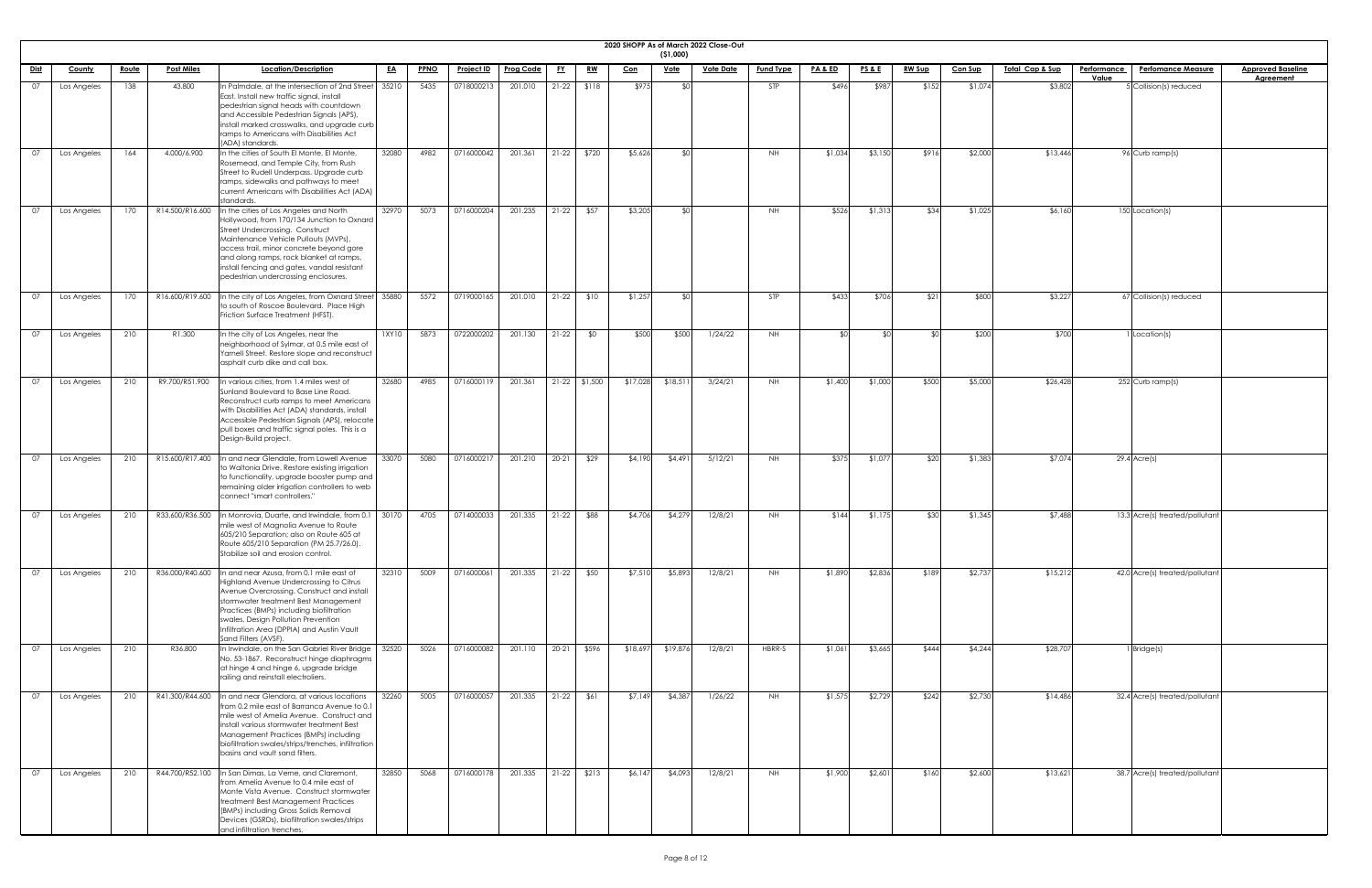| <b>2020 SHOPP</b> |  |
|-------------------|--|

|             |               |              |                   |                                                                                                                                                                                                                                                                                                                                                                                                                                                                                            |           |             |                   |                  |           |                 |            | ( \$1,000)  | 2020 SHOPP As of March 2022 Close-Out |                  |                    |                 |               |                |                            |                    |                                               |                          |
|-------------|---------------|--------------|-------------------|--------------------------------------------------------------------------------------------------------------------------------------------------------------------------------------------------------------------------------------------------------------------------------------------------------------------------------------------------------------------------------------------------------------------------------------------------------------------------------------------|-----------|-------------|-------------------|------------------|-----------|-----------------|------------|-------------|---------------------------------------|------------------|--------------------|-----------------|---------------|----------------|----------------------------|--------------------|-----------------------------------------------|--------------------------|
| <u>Dist</u> | <b>County</b> | <u>Route</u> | <b>Post Miles</b> | Location/Description                                                                                                                                                                                                                                                                                                                                                                                                                                                                       | <u>EA</u> | <b>PPNO</b> | <u>Project ID</u> | <b>Prog Code</b> | <u>FY</u> | <u>RW</u>       | <u>Con</u> | <u>Vote</u> | <b>Vote Date</b>                      | <b>Fund Type</b> | <u>PA &amp; ED</u> | <b>PS&amp;E</b> | <b>RW Sup</b> | <b>Con Sup</b> | <u>Total Cap &amp; Sup</u> | <b>Performance</b> | <b>Perfomance Measure</b>                     | <b>Approved Baseline</b> |
| 07          |               | 210          | R46.300           | In San Dimas, at the Metropolitan Water                                                                                                                                                                                                                                                                                                                                                                                                                                                    | 0W380     | 5922        | 0722000011        | 201.119          | $21-22$   | \$0             | \$780      |             |                                       | RMRA             | ¶∩\$               | \$460           | \$10          | \$366          | \$1,616                    | Value              | $1$ Bridge(s)                                 | <b>Agreement</b>         |
|             | Los Angeles   |              |                   | District Pipeline Undercrossing No. 53-2071.<br>Apply polyester concrete overlay to bridge<br>deck and replace joint seals.<br>(Bridge Deck Preservation)                                                                                                                                                                                                                                                                                                                                  |           |             |                   |                  |           |                 |            |             |                                       |                  |                    |                 |               |                |                            |                    |                                               |                          |
| 07          | Los Angeles   | 213          | 0.000/8.000       | In the cities of Torrance, Rancho Palos<br>Verdes, Lomita and Los Angeles, from West<br>25th Street to West Carson Street at various<br>locations. Upgrade curb ramps, sidewalks<br>and driveways to meet Americans with<br>Disabilities Act (ADA) standards and add<br>new bike lanes, sidewalks, and pedestrian<br>crossings as complete streets elements.                                                                                                                               | 30661     | 4743B       | 0718000286        | 201.361          | $21-22$   | \$995           | \$4,000    |             |                                       | <b>NH</b>        | ീ∩≵                | \$1,700         | \$700         | \$1,508        | \$8,903                    |                    | 62 Curb ramp(s)                               |                          |
| 07          | Los Angeles   | 405          | 0.000             | In Long Beach, at the San Gabriel River<br>Bridge No. 53-1185 and SB 605 to NB I-405<br>Connector Bridge No. 53-1737H; also in<br>Orange County on Route 405 at the SB 405<br>to NB 605 Connector Bridge No. 55-0413F.<br>Retrofit scour critical bridges to preserve the<br>structural integrity of the bridges by<br>enlarging and deepening pile cap, adding<br>Cast in Drilled Hole (CIDH) piles and<br>reinforcing the area with Rock Slope<br>Protection (RSP).<br>(G13 Contingency) | 32100     | 4984        | 0716000044        | 201.111          |           | $21-22$ \$7,100 | ⊄∩         |             |                                       | HBRR-S           | \$2,140            | \$6,840         | \$300         |                | \$16,380                   |                    | 3 Bridge(s)                                   |                          |
| 07          | Los Angeles   | 405          | 7.000/12.900      | In and near the cities of Long Beach, Los<br>Angeles, and Carson, from Pacific Place to<br>Route 110. Construct access roads, pave<br>around gore areas, construct Maintenance<br>Vehicle Pullouts (MVPs), minor/patterned<br>concrete paving on slopes, upgrade<br>guardrail and end treatment, vegetation<br>management control.                                                                                                                                                         | 32180     | 5000        | 0716000052        | 201.235          | $21-22$   | \$411           | \$2,912    | \$3,132     | 1/26/22                               | NH .             | \$440              | \$1,586         | \$37          | \$1,300        | \$6,686                    |                    | 35 Location(s)                                |                          |
| 07          | Los Angeles   | 405          | 8.800             | In Carson, at Dolores Yard Overhead No. 53- 30480<br>1168. Upgrade bridge drainage system.                                                                                                                                                                                                                                                                                                                                                                                                 |           | 4721        | 0714000084        | 201.119          |           | 20-21 \$2,657   | \$2,193    |             |                                       | HBRR-S           | \$301              | \$525           | \$203         | \$794          | \$6,673                    |                    | 1 Bridge(s)                                   |                          |
| 07          | Los Angeles   | 405          | 12.900/R21.500    | n various cities, from 405/110 Junction to<br>north of 405/105 Junction. Construct<br>Maintenance Vehicle Pullouts (MVPs),<br>access road, rock blanket at islands and<br>between ramps and upgrade irrigation<br>systems.                                                                                                                                                                                                                                                                 | 33870     | 5227        | 0717000063        | 201.235          | $21-22$   | \$29            | \$3,806    |             |                                       | NH.              | \$522              | \$1,420         | \$102         | \$1,311        | \$7,190                    |                    | 61 Location(s)                                |                          |
| 07          | Los Angeles   | 405          | 39.100            | In the city of Los Angeles, in the<br>neighborhood of Sherman Oaks, at the<br>southbound onramp from Ventura<br>Boulevard. Widen the onramp to two lanes<br>plus a High Occupancy Vehicle (HOV) lane.                                                                                                                                                                                                                                                                                      | 20490     | 2681        | 0717000022        | 201.310          | $21-22$   | \$29            | \$3,120    |             |                                       | NH .             | \$785              | \$1,918         | \$141         | \$1,343        | \$7,336                    |                    | 12.5 Daily vehicle hour(s) of<br>delay (DVHD) |                          |
| 07          | Los Angeles   | 405          | 40.100/48.100     | In the city of Los Angeles, near Van Nuys,<br>from 0.2 mile south of Burbank Boulevard to<br>0.5 mile south of Route 5. Plant vegetation,<br>install irrigation, minor concrete paving, and<br>slope paving.                                                                                                                                                                                                                                                                               | 32020     | 4978        | 0716000031        | 201.335          | $20 - 21$ | \$48            | \$4,318    | \$3,994     | 8/18/21                               | NH .             | \$610              | \$1,590         | \$50          | \$1,320        | \$7,936                    |                    | 17.3 Acre(s) treated/pollutant                |                          |
| 07          | Los Angeles   | 405          | 43.400            | In the city of Los Angeles, at Raymer Street<br>Overhead No. 53-1348. Construct hardened<br>fence and repair slope damage.                                                                                                                                                                                                                                                                                                                                                                 | 1XW40     | 5837        | 0722000168        | 201.130          | $21-22$   | \$120           | \$2,135    | \$2,135     | 1/26/22                               | <b>NH</b>        | ו∩⊅                |                 | \$10          | \$500          | \$2,765                    |                    | I Location(s)                                 |                          |
| 07          | Los Angeles   | 405          | 48.000/48.500     | In the city of Los Angeles, near the<br>neighborhood of Mission Hills, from 0.2 mile<br>north of Rinaldi Street to Route 5. Permanent<br>restoration of eroded roadway cut slopes,<br>modification of drainage systems, and<br>placement of erosion control measures.                                                                                                                                                                                                                      | 34320     | 5296        | 0718000008        | 201.131          | $20-21$   | \$10            | \$14,35    | \$14,013    | 8/18/21                               | NH .             | \$1,579            | \$2,297         | \$430         | \$5,025        | \$23,698                   |                    | Location(s)                                   |                          |
| 07          | Los Angeles   | 605          | R0.000/R4.300     | In and near Lakewood, from Los Angeles<br>County line to 183rd Street. Construct<br>Maintenance Vehicle Pullouts (MVPs),<br>anchor assemblies for sign post sleeves,<br>cable railing, and gates.                                                                                                                                                                                                                                                                                          | 33890     | 5229        | 0717000074        | 201.235          |           | $21-22$ \$48    | \$2,267    |             |                                       | <b>NH</b>        | \$498              | \$1,219         | \$42          | \$926          | \$5,000                    |                    | 36 Location(s)                                |                          |
| 07          | Los Angeles   | 605          | R0.000/R9.600     | In the cities of Los Alamitos, Cerritos,<br>Lakewood, Bellflower and Norwalk, from<br>Orange County line to Route 5. Construct<br>stormwater treatment Best Management<br>Practices (BMPs) including biofiltration<br>swales/strips, detention basin, Maintenance<br>Vehicle Pullouts (MVPs) and install infiltration<br>devices.                                                                                                                                                          | 32150     | 4997        | 0716000048        | 201.335          | $21-22$   | \$82            | \$13,255   |             |                                       | NH.              | \$1,450            | \$3,255         | \$25          | \$3,008        | \$21,075                   |                    | 79.0 Acre(s) treated/pollutant                |                          |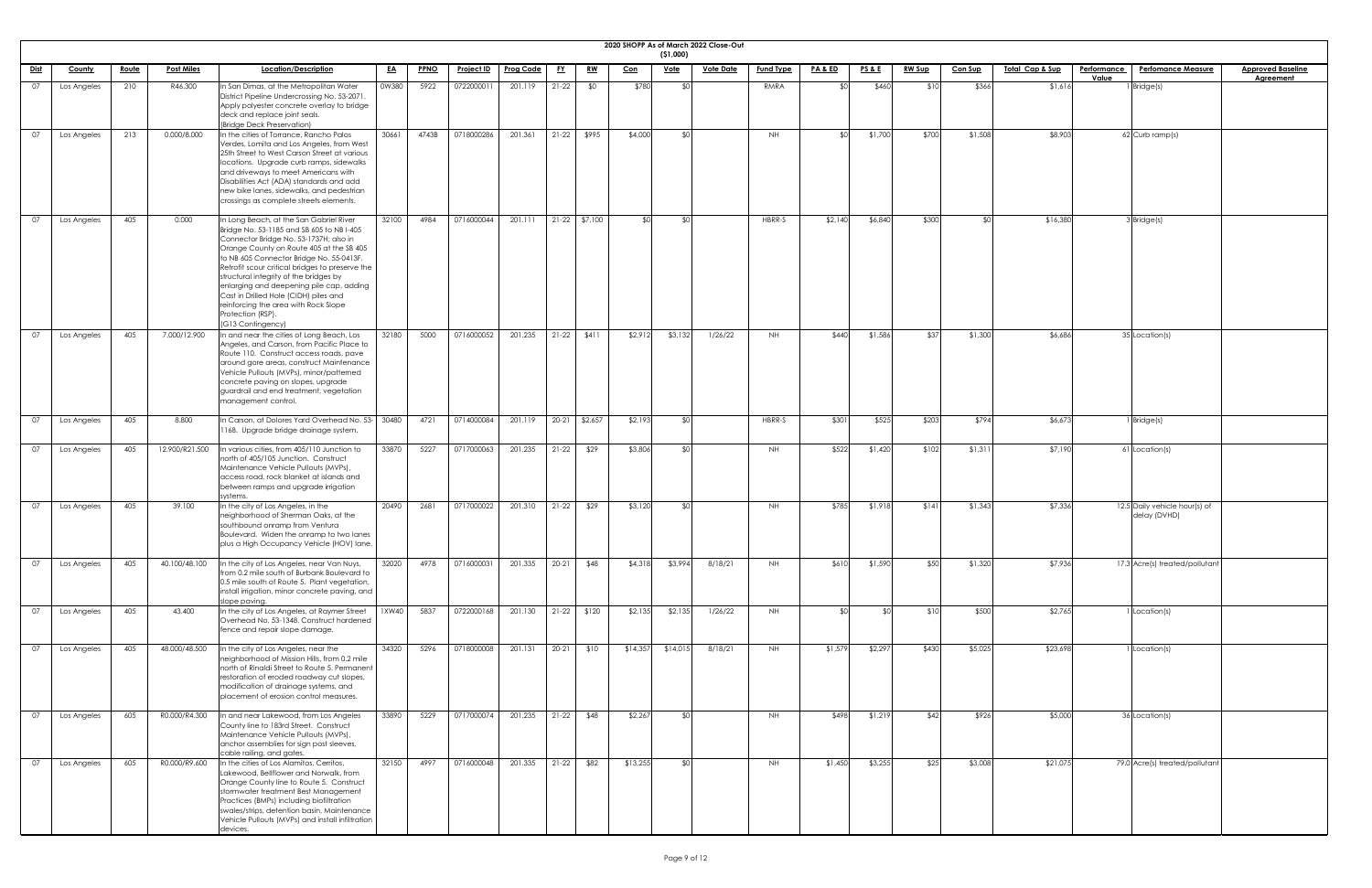|             | 2020 SHOPP As of March 2022 Close-Out<br>(51,000) |              |                   |                                                                                                                                                                                                                                                                                                                                                                                                                                                                                                                 |           |             |                   |                  |           |               |            |             |                  |                  |                    |                 |               |                |                             |                    |                                |                                               |
|-------------|---------------------------------------------------|--------------|-------------------|-----------------------------------------------------------------------------------------------------------------------------------------------------------------------------------------------------------------------------------------------------------------------------------------------------------------------------------------------------------------------------------------------------------------------------------------------------------------------------------------------------------------|-----------|-------------|-------------------|------------------|-----------|---------------|------------|-------------|------------------|------------------|--------------------|-----------------|---------------|----------------|-----------------------------|--------------------|--------------------------------|-----------------------------------------------|
| <u>Dist</u> | <b>County</b>                                     | <u>Route</u> | <b>Post Miles</b> | Location/Description                                                                                                                                                                                                                                                                                                                                                                                                                                                                                            | <u>EA</u> | <b>PPNO</b> | <u>Project ID</u> | <b>Prog Code</b> | <u>FY</u> | <u>RW</u>     | <u>Con</u> | <u>Vote</u> | <b>Vote Date</b> | <b>Fund Type</b> | <u>PA &amp; ED</u> | <b>PS&amp;E</b> | <u>RW Sup</u> | <b>Con Sup</b> | <u> Total Cap &amp; Sup</u> | <u>Performance</u> | <b>Perfomance Measure</b>      | <b>Approved Baseline</b>                      |
| 07          | Los Angeles                                       | 605          | R0.000/R10.400    | In various cities, from Orange County line to<br>0.1 mile north of Telegraph Road; also on<br>Route 91 from 0.2 mile west of Route 605 to<br>Route 605 (PM R16.63/R16.83). Pavement<br>rehabilitation consisting of full structural<br>section replacement and damaged slab<br>replacement. Cold plane and overlay<br>Rubberized Hot Mix Asphalt (RHMA-G) on<br>right shoulders and apply High Friction<br>Surface Treatment (HFST) onramps and<br>connectors.<br>(G13 Contingency)                             | 32030     | 4979        | 0716000033        | 201.121          | $21-22$   | \$590         | ፍሰ         | \$0         |                  | NH               | \$1,960            | \$8,100         | \$150         |                | \$10,800                    | Value              | 95.8 Lane mile(s)              | <b>Agreement</b><br>Oct-2019/SHOPP-P-1920-02B |
| 07          | Los Angeles                                       | 605          | R11.400/R15.700   | In and near Wittier and Pico Rivera, from 0.1<br>mile south of Slauson Avenue to 0.1 mile<br>north of Rose Hills Road. Install stormwater<br>treatment Best Management Practices<br>(BMPs).                                                                                                                                                                                                                                                                                                                     | 33610     | 5212        | 0716000393        | 201.335          | $21-22$   | \$108         | \$6,035    | _\$∩l       |                  | NH.              | \$1,593            | \$3,402         | \$202         | \$2,175        | \$13,515                    |                    | 13.1 Acre(s) treated/pollutant |                                               |
| 07          | Los Angeles                                       | 605          | R16.500/R19.500   | Near El Monte, at various locations, from 0.1<br>mile south of Peck Road Overcrossing to 0.1<br>mile north of Valley Boulevard<br>Undercrossing. Construct and install<br>stormwater treatment Best Management<br>Practices (BMPs) including biofiltration<br>swales/strips, linear radial Gross Solids<br>Removal Devices (GSRDs), infiltration basins<br>and an Austin Vault Sand Filter.                                                                                                                     | 33930     | 5234        | 0717000143        | 201.335          | $21-22$   | \$98          | \$10,287   | ¶∩≵         |                  | NH               | \$1,500            | \$4,550         | \$202         | \$2,656        | \$19,293                    |                    | 54.5 Acre(s) treated/pollutant |                                               |
| 07          | Los Angeles                                       | 605          |                   | R20.000/R26.000 Near El Monte, from 0.2 mile south of Route<br>10 to 0.2 mile north of Route 210. Construct<br>and install stormwater treatment Best<br>Management Practices (BMPs) including<br>biofiltration swales/strips, Gross Solids<br>Removal Devices (GSRDs) and a Design<br>Pollution Prevention Infiltration Area.                                                                                                                                                                                   | 33940     | 5236        | 0717000144        | 201.335          | $21-22$   | \$799         | \$9,331    | \$0         |                  | <b>NH</b>        | \$1,576            | \$3,971         | \$237         | \$2,800        | \$18,714                    |                    | 29.0 Acre(s) treated/pollutant |                                               |
| 07          | Los Angeles                                       | 605          | 20.200/26.000     | In the cities of Irwindale and Baldwin Park,<br>from Route 10 Interchange to the end of the<br>freeway at Route 210. Grind mainline<br>pavement and replace damaged stabs<br>with Jointed Plain Concrete Pavement<br>(JPCP) rapid strength concrete and/or<br>Individual Precast Slab Replacement (IPSR),<br>cold plane and overlay median, shoulders<br>ramps with Hot Mix Asphalt (HMA), construct<br>additional lane on southbound Arrow<br>Highway offramp/modify signal, install and<br>upgrade guardrail. | 32550     | 5029        | 0716000085        | 201.121          |           | $21-22$ \$162 | \$16,410   | \$0         |                  | NH               | \$1,375            | \$6,856         | \$138         | \$4,916        | \$29,857                    |                    | 39.9 Lane mile(s)              | May-2019/SHOPP-P-1819-12B                     |
| 07          | Los Angeles                                       | 710          | R15.100/21.900    | In Paramount, Lynwood, South Gate, and<br>Bell, from 0.1 mile north of Rosecrans<br>Avenue to Atlantic Boulevard. Construct<br>Maintenance Vehicle Pullouts (MVPs), pave<br>narrow and gore areas, install fences/gates.                                                                                                                                                                                                                                                                                        | 33050     | 5078        | 0716000214        | 201.235          | $21-22$   | \$10          | \$2,368    | \$2,552     | 3/16/22          | NH .             | \$613              | \$1,578         | \$12          | \$1,253        | \$5,834                     |                    | 36 Location(s)                 |                                               |
| 07          | Los Angeles                                       | 10S          | 28.300            | In El Monte, at Rio Hondo Busway Bridge No.   31680                                                                                                                                                                                                                                                                                                                                                                                                                                                             |           | 4902        | 0715000220        | 201.110          |           | $21-22$ \$315 | \$8,620    | \$0         |                  | HBRR-S           | \$550              | \$1,633         | \$304         | \$2,449        | \$13,87                     |                    | 1 Bridge(s)                    |                                               |
| 07          | Los Angeles                                       | Var          |                   | 53-2637. Replace bridge deck.<br>In and near various cities, on Routes 91, 105,   31920<br>110, and 405 at various locations. Construct<br>shoulder rumble strips ground-in indentations<br>where right shoulder is less than 4 feet.                                                                                                                                                                                                                                                                           |           | 4968        | 0716000020        | 201.015          |           | 20-21 \$10    | \$2,300    | \$2,701     | 8/18/21          | STP              | \$156              | \$400           | \$30          | \$550          | \$3,446                     |                    | 3 Collision(s) reduced         |                                               |
| 07          | Los Angeles                                       | Var          |                   | In Los Angeles and Ventura Counties, on<br>various routes and locations. Upgrade and                                                                                                                                                                                                                                                                                                                                                                                                                            | 31930     | 4969        | 0716000022        | 201.015          | $20-21$   | \$10          | \$2,090    | \$2,339     | 8/18/21          | STP              | \$594              | \$1,571         |               | \$878          | \$5,155                     |                    | 3 Collision(s) reduced         |                                               |
| 07          | Ventura                                           |              | 1.300/26.600      | install new curve warning signs.<br>In Ventura County, at various locations; also   32270<br>on Route 101 (PM 25.9/41.8), Route 34 (PM<br>8.2/8.4) and Route 150 (PM 2.7/4.3).<br>Construct and install stormwater treatment<br>Best Management Practices (BMPs)<br>Including biofiltration swales, gross solid<br>removal devices and Austin Vault Sand<br>ilters.                                                                                                                                             |           | 5012        | 0716000067        | 201.335          |           | 21-22 \$78    | \$10,493   | \$0         |                  | <b>NH</b>        | \$2,500            | \$2,650         | \$40          | \$3,566        | \$19,327                    |                    | 62.5 Acre(s) treated/pollutant |                                               |

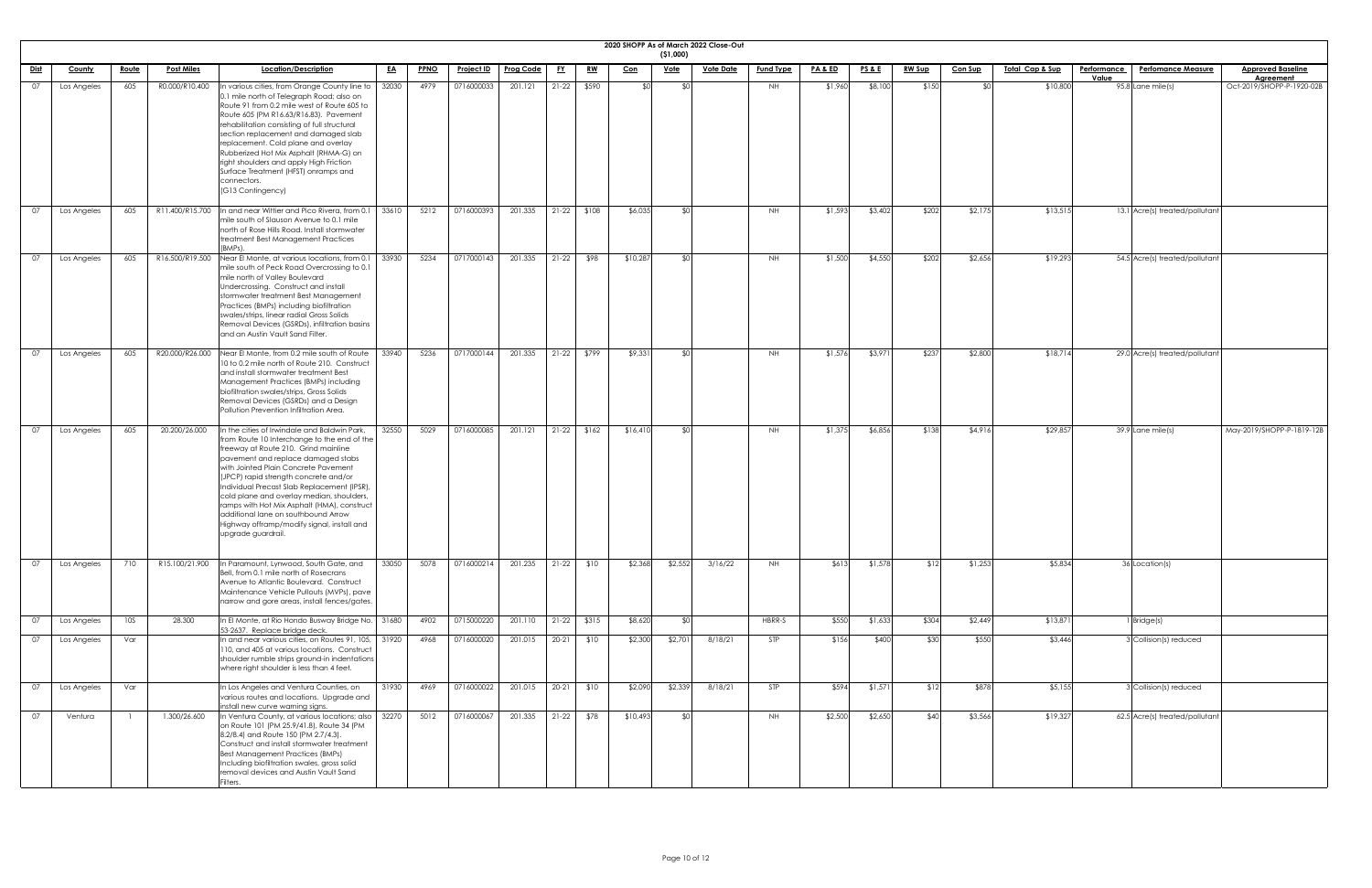|             |               |              |                   |                                                                                                                                                                                                                                                                                                                                                                                                                                                            |           |             |                   |                     |           |                 |            |             | 2020 SHOPP As of March 2022 Close-Out |                  |                    |                 |               |                |                             |                                                          |                                              |
|-------------|---------------|--------------|-------------------|------------------------------------------------------------------------------------------------------------------------------------------------------------------------------------------------------------------------------------------------------------------------------------------------------------------------------------------------------------------------------------------------------------------------------------------------------------|-----------|-------------|-------------------|---------------------|-----------|-----------------|------------|-------------|---------------------------------------|------------------|--------------------|-----------------|---------------|----------------|-----------------------------|----------------------------------------------------------|----------------------------------------------|
|             |               |              |                   |                                                                                                                                                                                                                                                                                                                                                                                                                                                            |           |             |                   |                     |           |                 |            | ( \$1,000)  |                                       |                  |                    |                 |               |                |                             |                                                          |                                              |
| <u>Dist</u> | <b>County</b> | <u>Route</u> | <b>Post Miles</b> | Location/Description                                                                                                                                                                                                                                                                                                                                                                                                                                       | <u>EA</u> | <b>PPNO</b> | <u>Project ID</u> | <b>Prog Code</b>    | <u>FY</u> | <u>RW</u>       | <u>Con</u> | <u>Vote</u> | <b>Vote Date</b>                      | <b>Fund Type</b> | <u>PA &amp; ED</u> | <b>PS&amp;E</b> | <b>RW Sup</b> | <b>Con Sup</b> | <u> Total Cap &amp; Sup</u> | <b>Performance</b><br><b>Perfomance Measure</b><br>Value | <b>Approved Baseline</b><br><b>Agreement</b> |
| 07          | Ventura       |              | 4.000/4.200       | Near Oxnard, from 0.4 to 0.2 mile south of<br>Sycamore Canyon Road. Construct secant<br>walls at two locations as a permanent slope<br>restoration solution to stabilize the slope and<br>prevent continued erosion. Two previous<br>Director Orders: EA 4X370 and EA 4X760<br>were executed to remove slide material and<br>repair embankment, roadway and drainage<br>systems. (This is a Construction<br>Manager/General Contractor (CMGC)<br>project.) | 31820     | 4930        | 0715000286        | 201.131             |           | $20-21$ \$1,241 | \$54,615   | \$51,100    | 8/18/21                               | NH               | \$1,200            | \$1,900         | \$100         | \$4,350        | \$63,406                    | 2 Location(s)                                            |                                              |
| 07          | Ventura       |              | 21.300/28.400     | Near the city of Ventura, from North 101<br>Junction - Solimar Undercrossing to Mobil<br>Pier Road. Grind and overlay pavement,<br>upgrade guardrail/end treatment, install<br>traffic signs and crosswalks.                                                                                                                                                                                                                                               | 32390     | 5018        | 0716000072        | 201.121             |           | $21-22$ \$1,542 | \$9,065    |             |                                       | NH.              | \$625              | \$1,850         | \$60          | \$2,557        | \$15,699                    | $14.2$ Lane mile(s)                                      |                                              |
| 07          | Ventura       |              | 28.200            | Near Mussel Shoals, at Willow Creek Bridge<br>No. 52-0003; also near Ojai, on Route 33 at<br>North Fork Matilija Bridges No. 52-0044 (PM<br>15.8) and No. 52-0173 (PM16.1). Upgrade<br>bridge railings to meet current standards.                                                                                                                                                                                                                          | 29650     | 4601        | 0713000099        | 201.112             |           | 20-21 \$703     | \$6,789    | \$3,146     | 12/8/21                               | HBRR-S           | \$958              | \$2,300         | \$465         | \$2,763        | \$13,978                    | 724.0 Linear feet rail                                   |                                              |
| 07          | Ventura       | 33           | 16.100            | Near Ojai, at North Fork Matilija Creek No. 52- 32300<br>0173. Paint steel portion of bridge and<br>replace missing rivets of bottom flanges for<br>preventative maintenance to preserve and<br>extend the life of bridge.                                                                                                                                                                                                                                 |           | 5008        | 0716000060        | 201.119             | $20 - 21$ | \$30            | \$660      | \$334       | 12/8/21                               | HBRR-S           | \$320              | \$850           | \$50          | \$620          | \$2,530                     | 1 Bridge(s)                                              |                                              |
| 07          | Ventura       | 33           | 18.900/19.100     | Near Ojai, north of North Fork Matilija Creek<br>Bridge No. 52-450. Widen the roadway by<br>four feet, upgrade rock block barrier, and<br>place High Friction Surface Treatment (HFST).                                                                                                                                                                                                                                                                    | 33230     | 5145        | 0716000257        | 201.015             |           | $21-22$ \$10    | \$4,285    |             |                                       | STP              | \$660              | \$1,460         | \$40          | \$1,550        | \$8,005                     | 6 Collision(s) reduced                                   |                                              |
| 07          | Ventura       | 101          | 0.000/R38.900     | In and near various cities, at various<br>locations, from 0.2 mile south of Lakeview<br>Canyon Road to Hobson Road<br>Undercrossing. Install concrete barrier,<br>upgrade guardrails, end treatments, and<br>bridge connections, and add vegetation<br>control under guardrails. Remove and<br>replace dikes.                                                                                                                                              | 33900     | 5231        | 0717000108        | 201.015             | $20-21$   | \$80            | \$11,556   | \$10,246    | 8/18/21                               | <b>STP</b>       | \$950              | \$2,800         | \$35          | \$2,248        | \$17,669                    | 16 Collision(s) reduced                                  |                                              |
| 07          | Ventura       | 101          | 0.900/R39.200     | In and near various cities, at various<br>locations, from 0.2 mile north of Westlake<br>Boulevard to 0.3 mile north of Hobson Road.<br>Upgrade guardrails, end treatments, and<br>bridge connections, and add vegetation<br>control under guardrails. Remove and<br>replace dikes.                                                                                                                                                                         | 33110     | 5082        | 0716000225        | 201.015             | $20-21$   | \$81            | \$10,171   | \$7,374     | 8/18/21                               | <b>STP</b>       | \$392              | \$1,733         | \$20          | \$2,413        | \$14,810                    | 14 Collision(s) reduced                                  |                                              |
| 07          | Ventura       | 101          | 1.600/11.100      | In and near Thousand Oaks, from Hampshire   32560<br>Road to 0.3 mile north of Camarillo Springs<br>Road; also on Route 23 from Route 101 to<br>East Hillcrest Drive (PM R3.3/R3.7). Construct<br>access trails and Maintenance Vehicle<br>Pullouts (MVPs), relocate irrigation facilities,<br>install access gates, railings and breakaway<br>post sleeves, pave gore, narrow and slope<br>areas.                                                         |           | 5030        | 0716000086        | 201.235             | $20 - 21$ | \$20            | \$5,330    | \$5,098     | 8/18/21                               | NH.              | \$514              | \$1,523         | \$46          | \$2,117        | \$9,550                     | 101 Location(s)                                          |                                              |
| 07          | Ventura       | 101          | 9.000/9.200       | In Thousand Oaks and Camarillo, at the<br>northbound and southbound Commercial<br>Vehicle Enforcement Facilities. Replace<br>concrete slabs and repair and replace<br>asphalt concrete.                                                                                                                                                                                                                                                                    | 33100     | 5081        | 0716000220        | 201.321             | $20-21$   | \$8             | \$2,006    | \$4,864     | 8/18/21                               | ST-CASH          | SOL.               | \$1,550         | \$20          | \$850          | \$4,434                     | 2 Location(s)                                            |                                              |
| 07          | Ventura       | 118          | 0.700/11.000      | In and near Ventura and Oxnard, from 0.2<br>mile east of Route 126 to Route 34.<br>Reconstruct curb ramps and install<br>Accessible Pedestrian Signals (APS).                                                                                                                                                                                                                                                                                              | 33920     | 5233        | 0717000119        | 201.361 21-22 \$131 |           |                 | \$944      |             |                                       | <b>NH</b>        | \$1,000            | \$500           | \$24          | \$475          | \$3,074                     | 26 Curb ramp(s)                                          |                                              |
| 07          | Ventura       | 118          | 1.200/1.800       | Near the city of Ventura, from County Drive<br>to Santa Clara River. Construct stormwater<br>treatment Best Management Practices<br>(BMPs) infiltration basin.                                                                                                                                                                                                                                                                                             | 33600     | 5204        | 0716000375        | 201.335             |           | $21-22$ \$10    | \$6,011    |             |                                       | <b>NH</b>        | \$950              | \$1,961         | \$44          | \$1,680        | \$10,656                    | 42.0 Acre(s) treated/pollutant                           |                                              |
| 07          | Ventura       | 118          | 13.300/15.600     | In and near Moorpark, at the eastbound<br>and westbound Commercial Vehicle<br>Enforcement Facilities. Construct new<br>modular office facility and install overhead<br>truck scale on/off message signs.                                                                                                                                                                                                                                                   | 34160     | 5255        | 0717000194        | 201.321             |           | $21-22$ \$181   | \$2,591    |             |                                       | ST-CASH          | \$300              | \$800           | \$16          | \$1,302        | \$5,190                     | 2 Location(s)                                            |                                              |